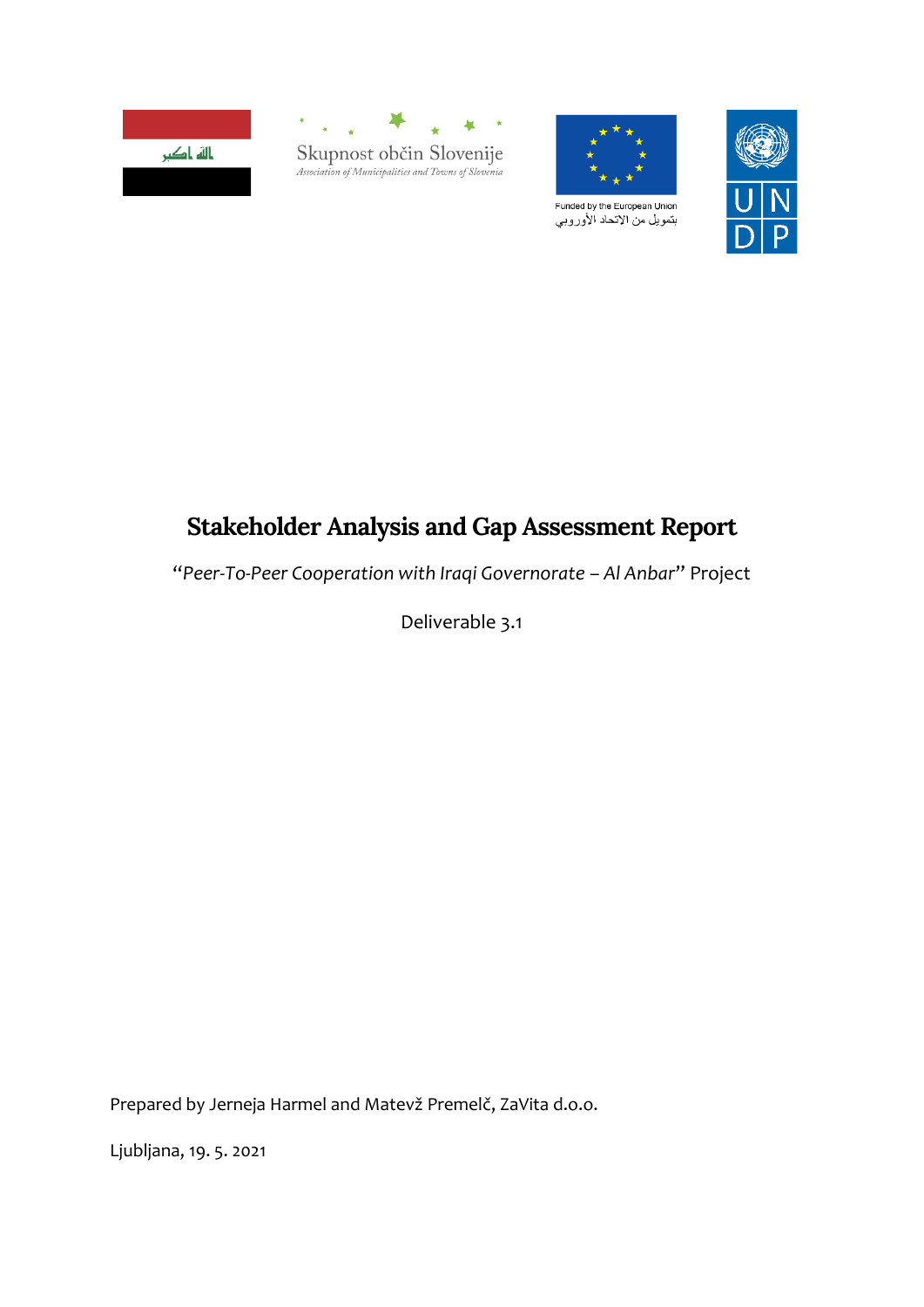Amended on the 10.6.2021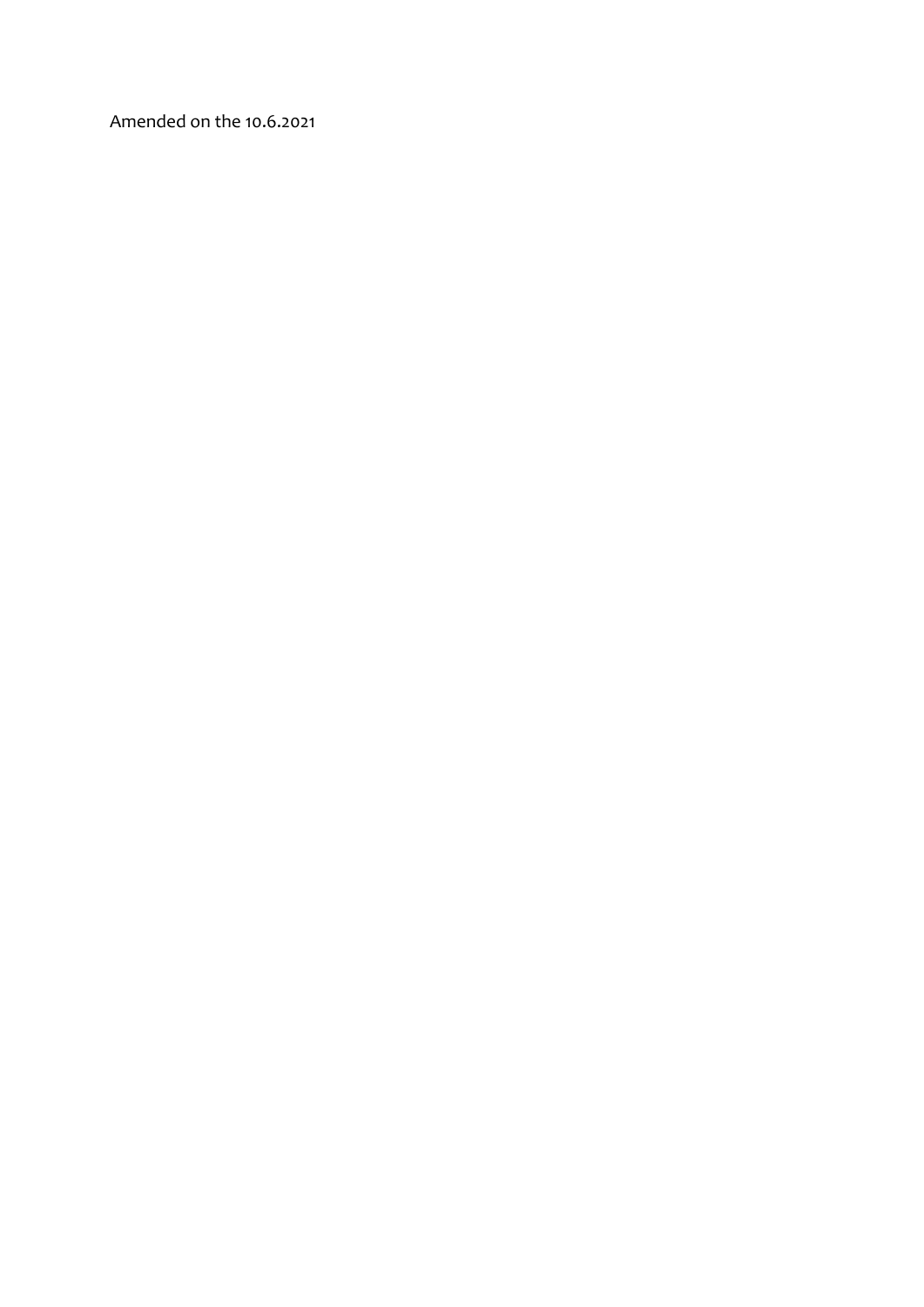This publication was produced with the financial support of the European Union. Its contents are the sole responsibility of ZaVita, d.o.o. and do not necessarily reflect the views of the European Union.

*© — 2021 — ZaVita, d.o.o. All rights reserved. Licensed to the European Union under conditions.*

UNDP is the leading United Nations organization fighting to end the injustice of poverty, inequality, and climate change. Working with our broad network of experts and partners in 170 countries, we help nations to build integrated, lasting solutions for people and planet.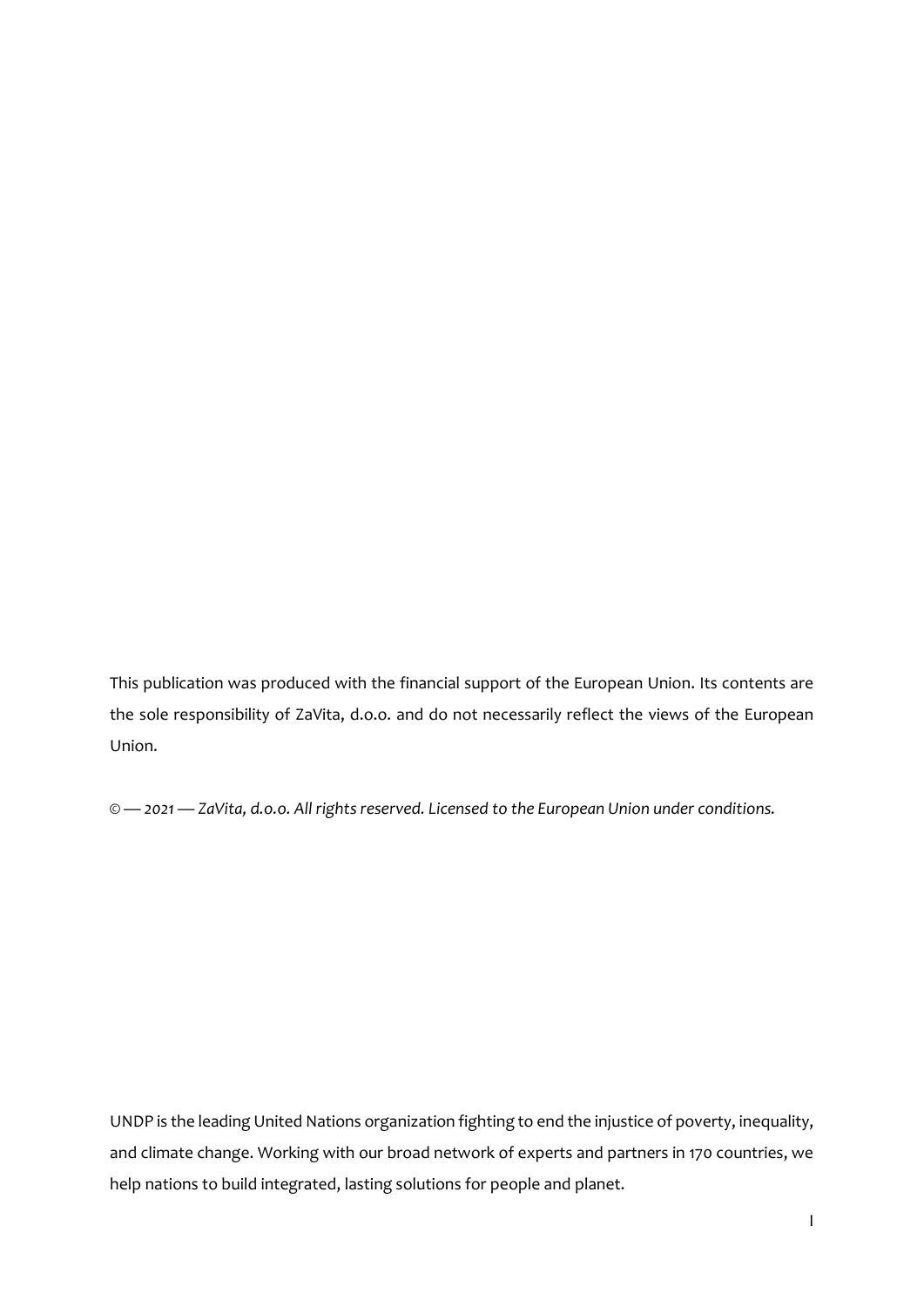Learn more at undp.org or follow at @UNDP.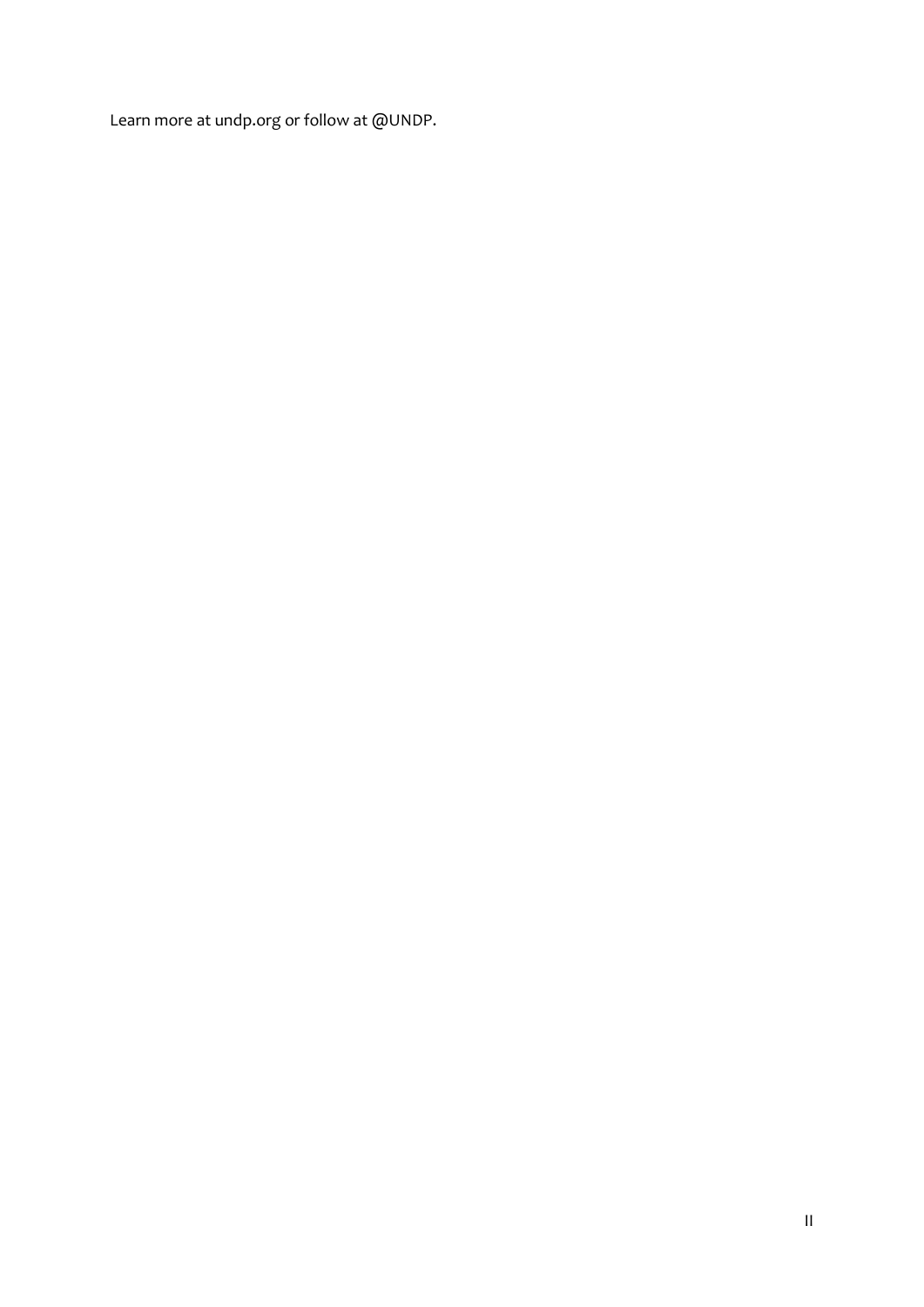# **Table of Content**

| $\mathbf{1}$   |       |                                                                        |  |  |  |
|----------------|-------|------------------------------------------------------------------------|--|--|--|
| $\overline{2}$ |       |                                                                        |  |  |  |
| 3              |       |                                                                        |  |  |  |
|                | 3.1   |                                                                        |  |  |  |
|                | 3.1.1 |                                                                        |  |  |  |
|                | 3.2   |                                                                        |  |  |  |
|                | 3.2.1 |                                                                        |  |  |  |
| 4              |       |                                                                        |  |  |  |
|                | 4.1   | Gap Assessment for Agricultural Sector in Slovenia (retrospective)  20 |  |  |  |
|                | 4.2   |                                                                        |  |  |  |
|                | 4.2.1 |                                                                        |  |  |  |
| 5              |       |                                                                        |  |  |  |
|                |       |                                                                        |  |  |  |
| 6              |       |                                                                        |  |  |  |

Appendix 1 - Stakeholder Analysis Al Anbar Online Questionnaire Template

Appendix 2 - Stakeholder Analysis Slovenia Online Questionnaire Template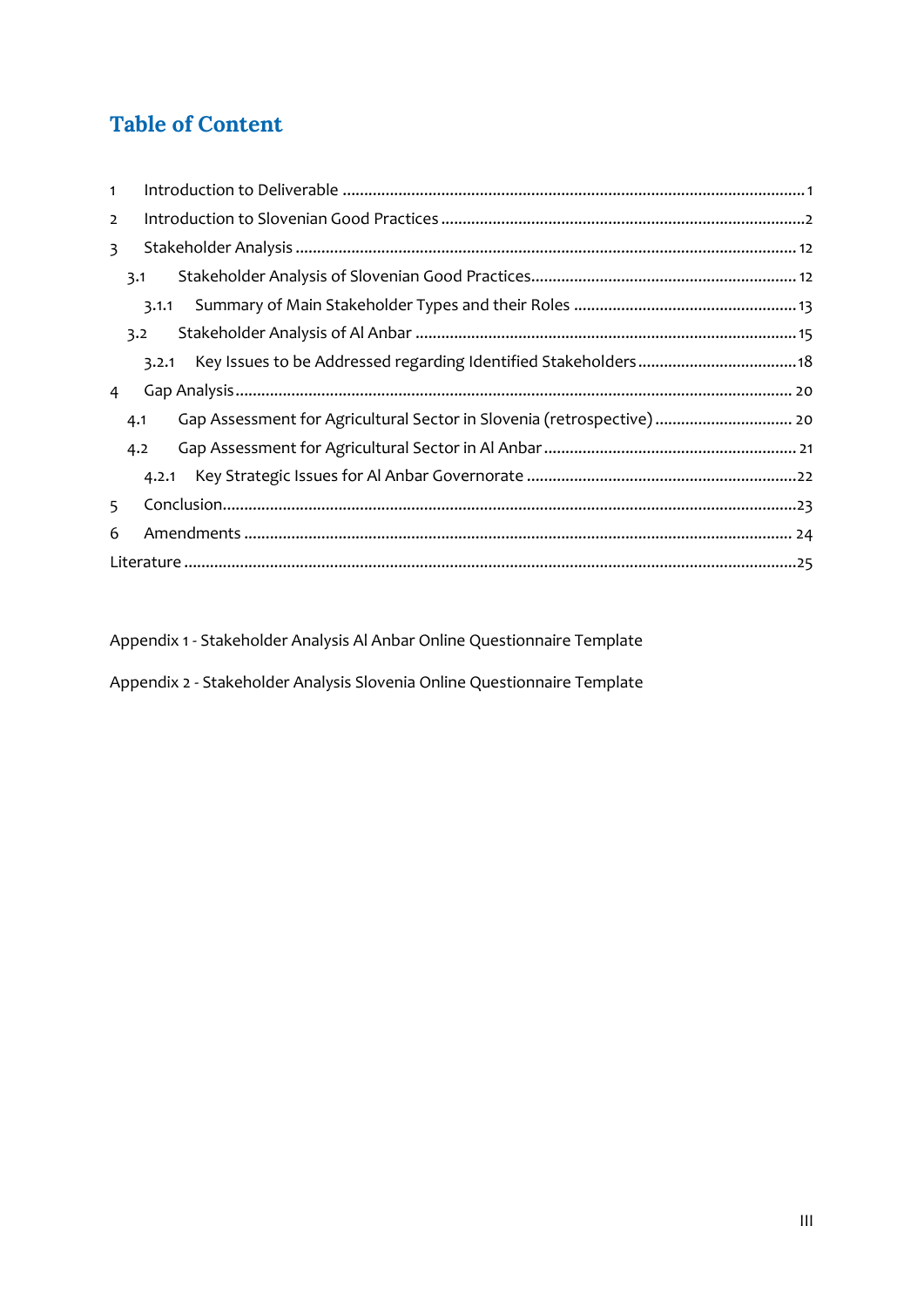### **1 Introduction to Deliverable**

Peer-To-Peer Cooperation with Iraqi Governorate – Al Anbar, is a year-long project aiming to address the needs of the agricultural sector in Al Anbar, Iraq, focusing on the establishment of virtual markets and farmers' cooperatives. The project was developed and is being implemented by the Consortium of partners that consists of the Association of Municipalities and Towns of Slovenia (lead partner), Stritih Sustainable Development(partner), ZaVita Consulting (partner), and the Faculty of Electrical Engineering, University of Ljubljana (partner), under the UNDP supervision.

The project aims to transfer the selected good practices in the field of virtual markets and farmers' cooperatives from Slovenia to Al Anbar Governorate while taking into account the socio-economic characteristics of the Province. Altogether, three successful businesses or initiatives were selected as good practices on the Slovenian side, and their managers have shared gained experience and knowledge with the project team to facilitate their transfer to Al Anbar Province.

Within the scope of Work Package 3, preparational activities were performed with Iraqi project partners in Al Anbar Governorate to identify the circumstances and actual needs of the agricultural sector in the province of Al Anbar. These activities included the introduction of the project to Al Anbar Governorate officials, and the identification of relevant stakeholders, important for the development of virtual markets and farmers' cooperatives. Moreover, a gap assessment was performed to characterize the most pressing challenges and gaps that can be solved by this project.

At the same time, the same approach and analyses were implemented on the Slovenian side with the support of identified good practices, and the goal to learn from their experience, namely, to assess potential challenges of the upcoming transfer, as well as the needed manpower and skills, which will enable a successful transfer of the good practices.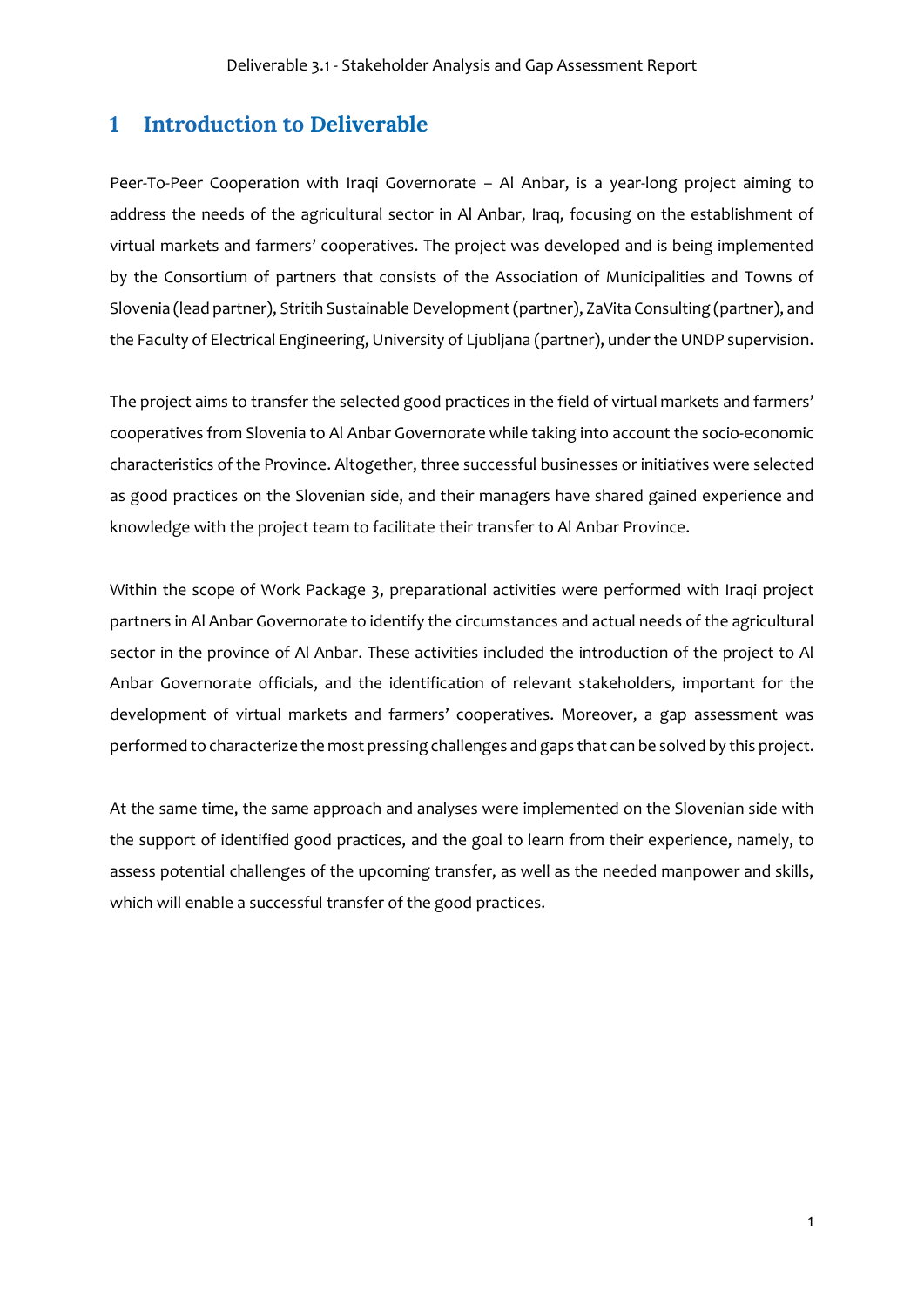# **2 Introduction to Slovenian Good Practices**

In this chapter, we briefly present the three selected good practices in the field of agriculture in Slovenia. One of them is an example of a virtual market, and the other two are representing cooperatives. The first cooperative is primarily aimed at food producers and consumers, while the other one combines also food services, such as catering and restaurant business.

**A virtual market** is an online application or a website, connecting the producers and consumers of food or other products.

**A cooperative** is an enterprise, owned, controlled, and run by its members. It is a business, driven by values and not only profit, aiming to realize members' common economic, social, and cultural needs and aspirations (ICA, 2018).

The information presented in this Report was assembled based on the data gathered via an online questionnaire, filled out by the founders and managers of all three initiatives, as well as the followup interviews that were held in April 2021. The received information served as an important input for stakeholder analysis and gap assessment.



Initiators of the project were the Regional Development Agency ROD Ajdovščina and the Municipality of Ajdovščina. The project was developed from the need to connect farmers of the Vipava Valley and enhance the offer of local food.

While the founders were originally thinking of establishing a farmers' cooperative, they decided to formulate the idea differently, due to the bad reputation of the cooperatives in the region. Namely, even though cooperatives in Vipava Valley have a long tradition, widespread privatization and business failure of former cooperatives, have been a reason for mistrust among farmers towards such cooperatives. Therefore, the Regional Development Agency and the Municipality decided to establish a virtual market, that will aspire to achieve similar goals as a cooperative would, in terms of creating a proxy to connect farmers with consumers. Through the development of the virtual market, they hope to build a community, where local producers and consumers would be wellconnected and aware of the importance of local food production.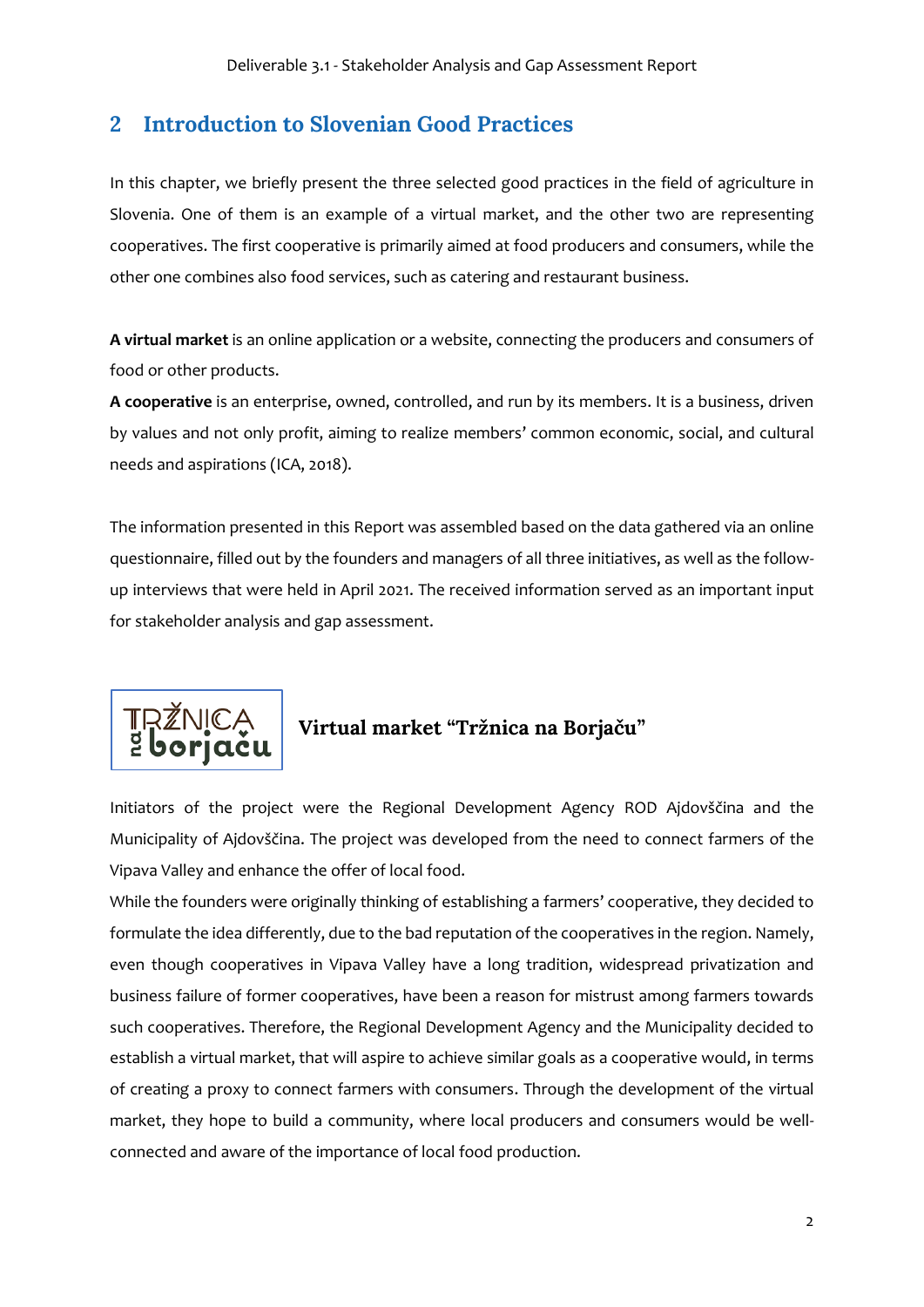It took 10 months to realize the idea – the establishment of the virtual market. The result was a demand-driven website (finalized in 2015), that was aiming to connect the producer and the consumer. However, not everything went smoothly from the beginning; the market was launched at a bad timing (there were no products in the wintery December), they did not foresee any form of marketing, and therefore the communication of the project was not successful.

These obstacles were overcome by a reformulation of the idea, and based on it, the new virtual market – "Tržnica na Borjaču" was created in 2020. The established website functions as a billboard and supports all necessary communication tools needed to connect the farmers with consumers. The timing was right this time, additionally due to Covid-19 pandemics and the consequential rise of online shopping. This time, the idea stuck and soon farmers and consumers started actively using the website for selling and buying agricultural products.

Furthermore, the virtual market has a special educational and promotional section for farmers and consumers. It features articles on the importance of local food supply and thoughtful consumerism and innovative recipes on what to prepare from local quality food for consumers. Another section at the website offers tips for farmers; expert advice on agricultural practices as well as business development advice.



*Figure 1. Virtual market in practice, the title reads: "I eat local. I buy local" (Source: official website).*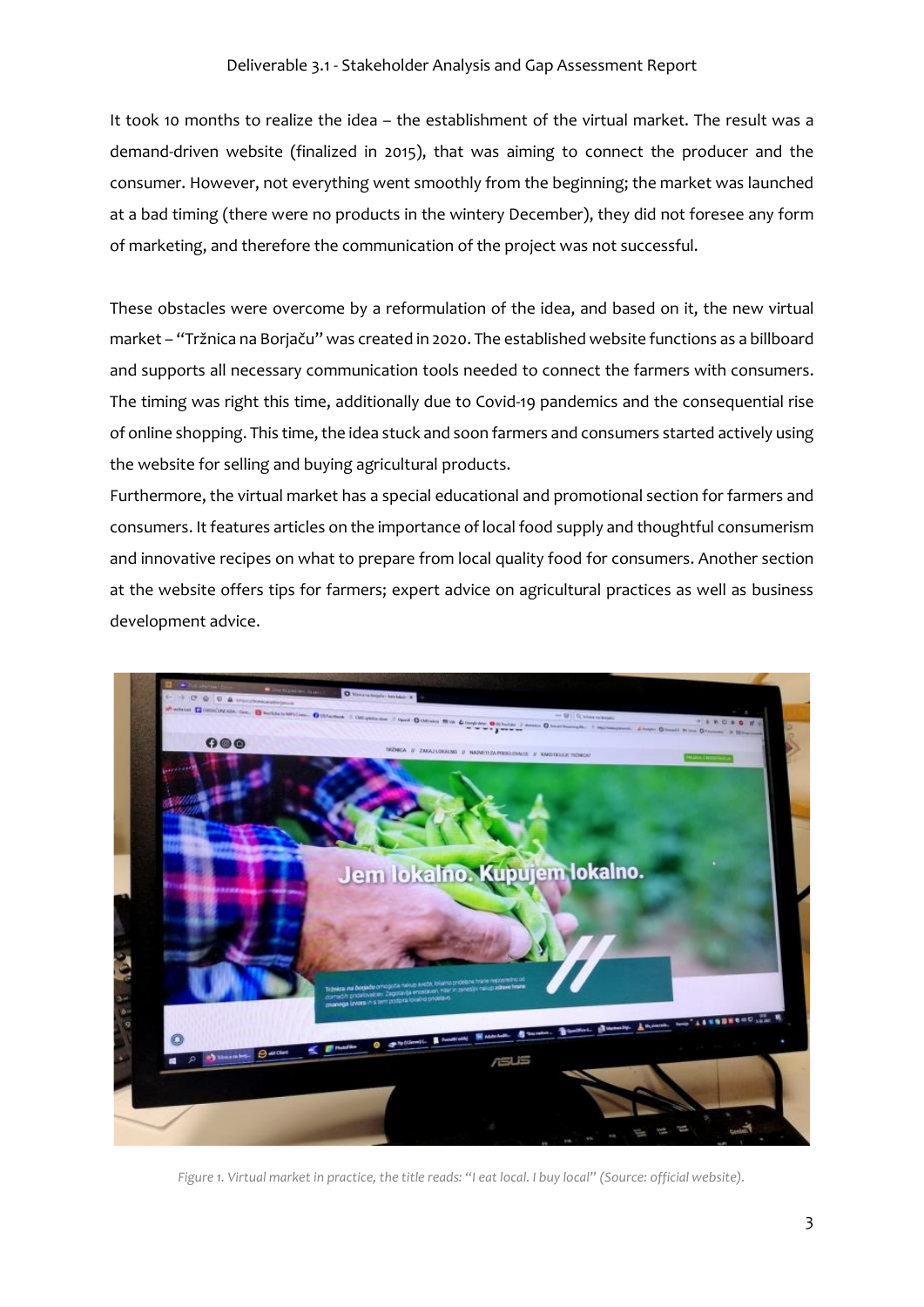Nowadays, the website is driven by producers. The founders point out that one possible improvement would be to incorporate also the consumer-driven component into the virtual market. This way, consumers could place demand in advance. Consumers can pick up the products either at the farm or at specially designated pick-up areas, that are designated on a municipal level. The functioning virtual market lowers the risk of lack of demand to small and middle-sized farmers, and currently, the demand is outnumbering the supply.

The project was able to attract farmers, due to the Municipality's and ROD Ajdovščina's good reputation among the local population. The two institutions are known to be trustworthy and constructive partners that have previously performed many projects and were able to utilize this experience and contacts.

Everyone is welcome to join the website, but the management has especially targeted younger farmers, which have proven to adapt easier to new technology for selling. In their experience, most of the large farmers do not look for such a virtual market tool, as they have no problem entering the market and ensuring a stable level of sales. Hobby farmers that mostly produce food for themselves and their relatives are also not the typical type of virtual market user, as they don't intend for their production to grow. Middle-sized farmers, however, have proven to be the target audience, as they alone do not have a lot of power to enter the market, and they also want their business to grow.

Nowadays, the region also has its own brand for local products and farmers are selling their products using unified labeled packaging, as appropriate branding and packaging have proven to add value to the products.

Through such projects, they are additionally strengthening the visibility of the region and informing the consumer, which in turn has multifaceted beneficial impacts on the society, environment, and economics (e.g., health and wellbeing, cultivated landscape, local visibility). The Municipalities recognize this and therefore, consider this initiative as an investment in local development.

So far, using the website is free of charge, however, eventually, they will consider contributions for using the virtual market and the brand that will cover the cost of the storage, website maintenance, and other costs related to the virtual market. They promote themselves using social networks, websites, news for registered users, and they are planning promotional events at local markets once the pandemics is over.

Throughout the project, they have collaborated with various stakeholders, such as other (namely neighboring) municipalities, agricultural and business experts, users – farmers, and consumers. The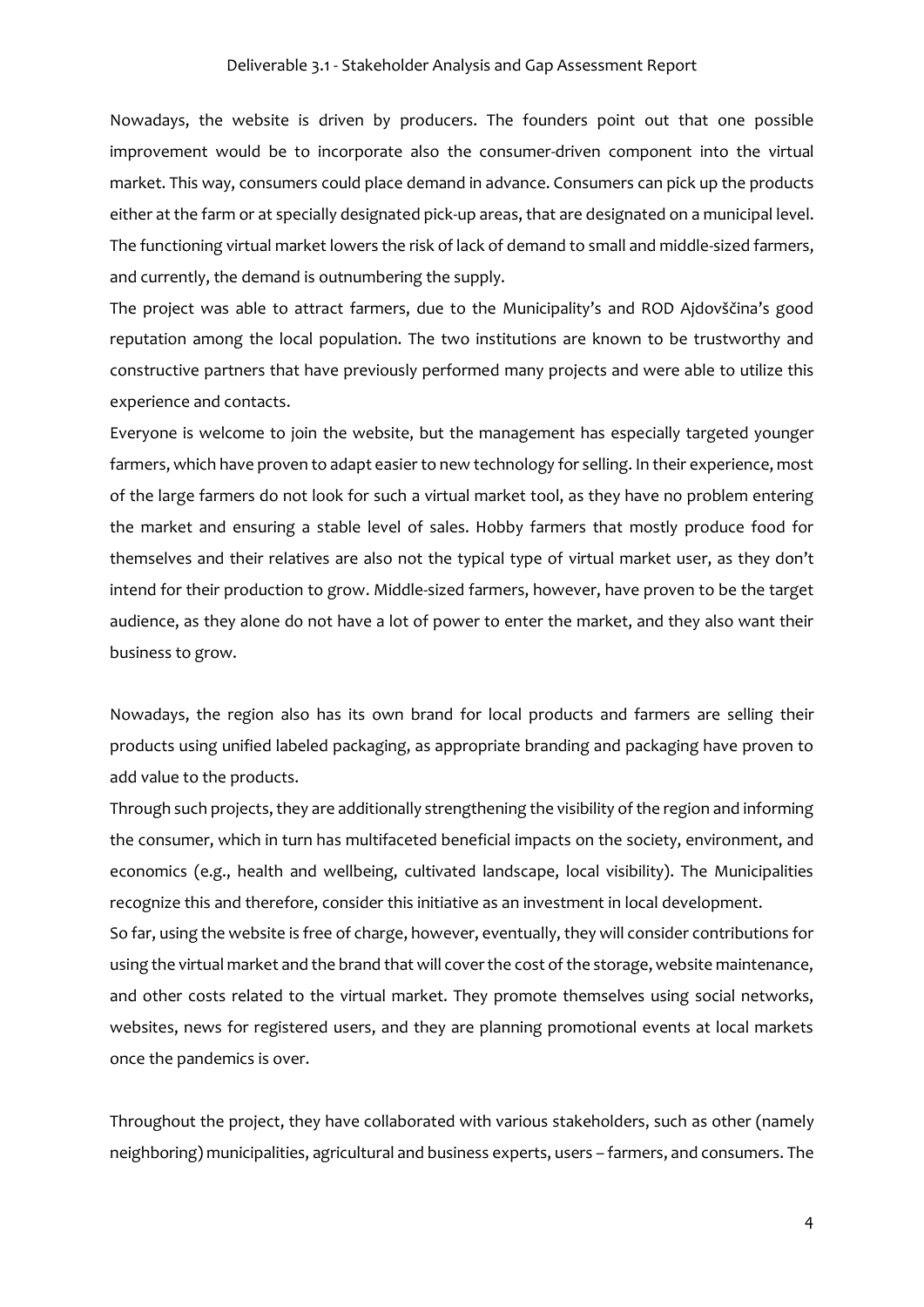funders point out that it is important to include the most important stakeholders (farmers) already in the phase of solution design and not only after the market is already online.

The founders emphasize it is easy to establish the market, it is challenging, however, to maintain it. In the beginning, they were especially surprised by the duration of the phase to acquire the necessary legal bases. Nowadays, one of the challenges they are working on is computer literacy as well as online behavior in terms of how to describe the products, how to take photos, so that they appear good on the screen, etc.

Eventually, they would like the virtual market to function by itself, but they are not there yet. They have received offers from individuals wanting to take it over, but so far, they are not willing to let it go yet in order not to lose trust that was difficult to gain and also took a lot of time. The thing is, whoever takes on such a project over, needs a lot of manpower. This is currently handled by the Municipalities and the Regional Development Agency, and among others they do a lot of fieldwork, networking, taking care of the storage and transfer, marketing, etc.

They additionally consider their mission to communicate the benefits of ecological production, products of which are indeed more expensive as they contribute to healthy levels of ecosystem services.

In times of Covid-19, the virtual market has proven to be even more relevant, as the consumers were in a search for locally produced food with fewer options where to buy it from. This drove the demand even higher, but also the supply has strengthened as even larger farmers decided to join the initiative due to the reduced demand on their usual channels (Štolfa and Furlan, 2021a; Štolfa and Furlan, 2021b).

Official website with more information[: https://trznicanaborjacu.si/.](https://trznicanaborjacu.si/)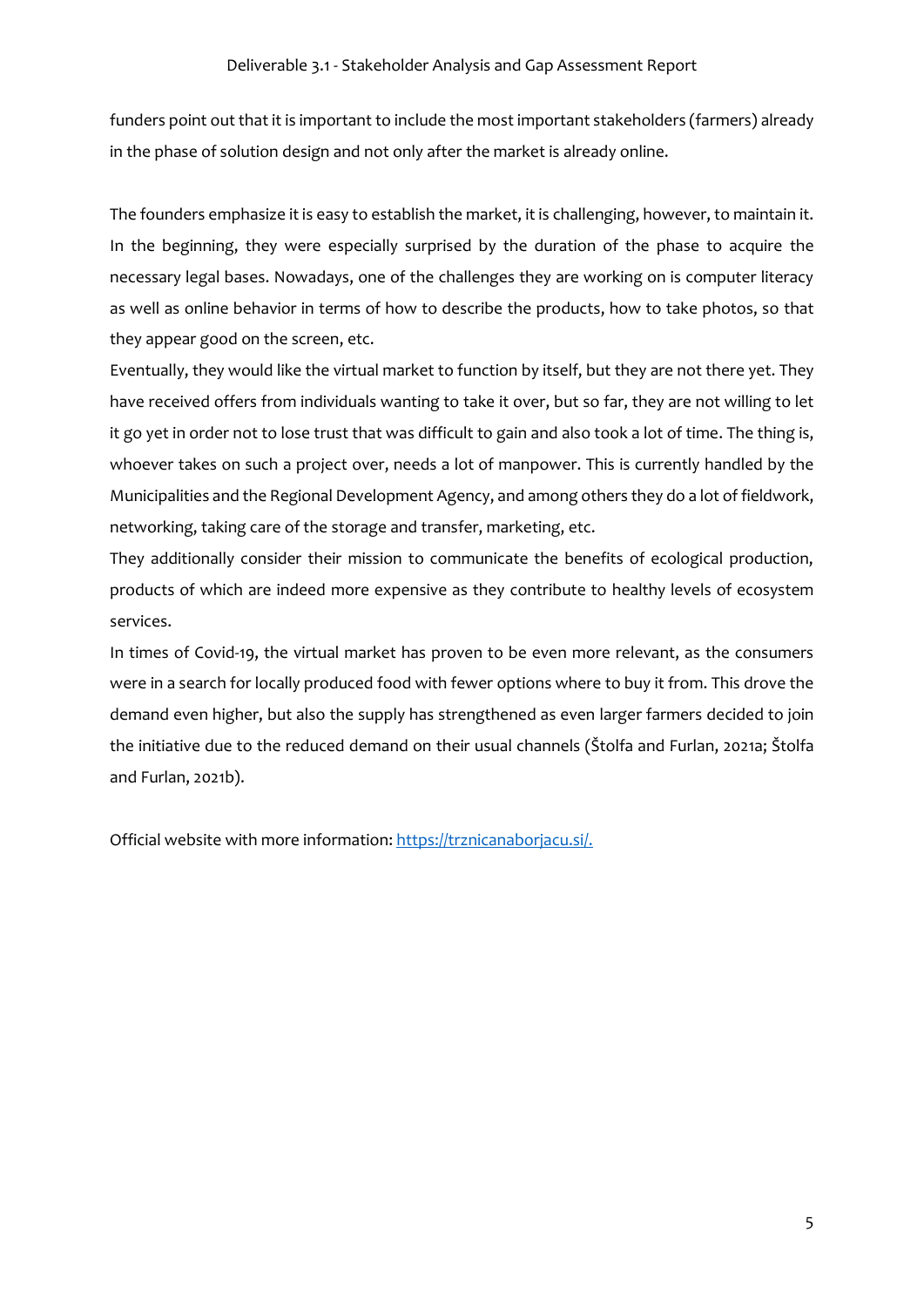

# **Cooperative DAME**

The idea for the Cooperative DAME was developed in 2014 by four women in their 50s that were left out of work. Based on their previous experiences in tourism and hospitality service they formulated the idea for a business that would provide citizens with local and ecologically produced meals for a fair and affordable price. They decided to do that in a form of the legal entity of cooperative and social enterprise, as they believe businesses should stand for other values such as social and environmental responsibility, besides profitability.

While designing the project they were hoping to address two social problems; employment of disadvantaged people, and the generally low quality of available meals in restaurants. They aimed to provide high-quality meals to everyone that cannot eat at home and to foster sustainable eating habits by eating locally sourced and healthy (and ecologically produced) food,

in the contrast to several fast-food options available elsewhere. Furthermore, they were also addressing the lack of options for vegetarian meals at that time.

To implement their idea, they connected with local farmers; for example, with Cooperative Dobrina, which is described in the following section. The Cooperative Dobrina and other local farmers became vital in providing the necessary ingredients and supplies for their kitchen.

The idea was realized relatively fast (in 2 years), and in 2016 they opened a restaurant with locally produced and homemade food. Today, they provide a wide range of ecologically certified food and drinks and their goal is to expand this offer even further. In addition to the restaurant, they also provide catering to numerous institutions and private customers, while some of their products (mostly jarred food) are sold in local shops.

Their catering services are utilized by the private sector as well as public institutions such as the University Medical Center, the Municipality of Maribor, various faculties, etc. Since last year they are also successfully competing in public tenders for public school lunches. This is a confirmation that even public tenders can take the element of locally produced and ecological food into an account.

One of the main challenges at the beginning of the project was establishing a reliable circle of suppliers as well as creating a successful marketing strategy. The Cooperative's representatives also point out that the initial investment is of key importance for the project's success.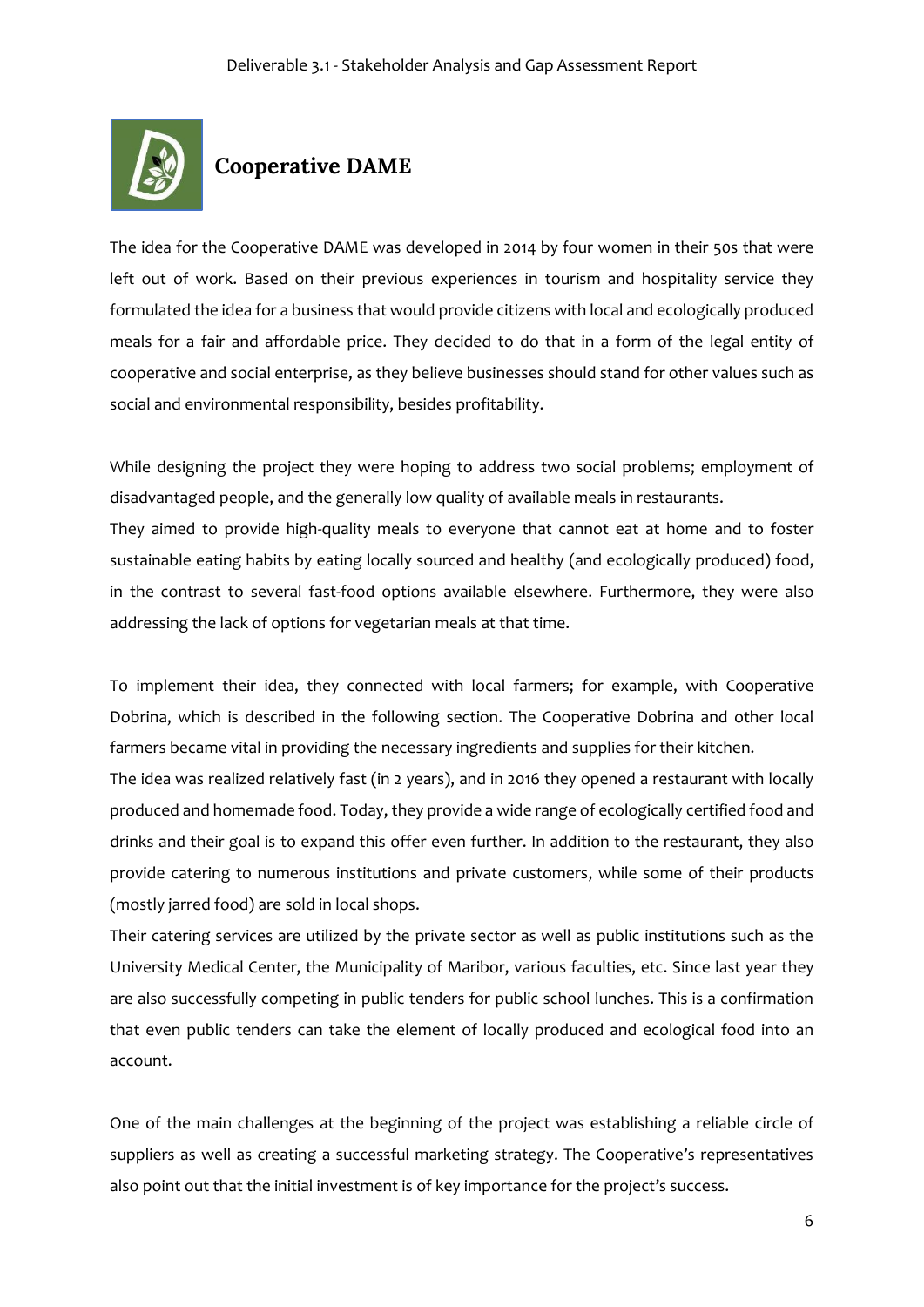The Cooperative's representatives admit it takes longer to find suppliers of local and ecological food, instead of ordering at supermarkets, and such products are also more costly. As they seek to provide local food at an accessible price, their services are still not more expensive compared to conventional restaurants.

Concerning the marketing challenge, they solved it by applying for a mentoring scheme to supplement their skills and received training in this field.

Today, with the most challenging years (first three) behind them, they fondly look back at the role that the local community (the Municipality) played in their story by exempting them from rent for their restaurant in the first few years in exchange for generating jobs.



*Figure 2. Restaurant of the Cooperative DAME (Source: official website).*

They believe all skills can be learned, but the founder needs to have an established attitude towards a healthy lifestyle to implement such a project. The awareness of the importance of local food production, ecological agricultural practices as well as that high-quality meals can be affordable and healthy has grown substantially in recent years, which also caused the producers to adapt. Therefore, nowadays, it is easier to access local and ecologically produced food compared to when their idea was developed (Lovrec and Iskra, 2021; Lovrec, 2021).

Their story proves that even businesses can greatly contribute to greater social and environmental prosperity.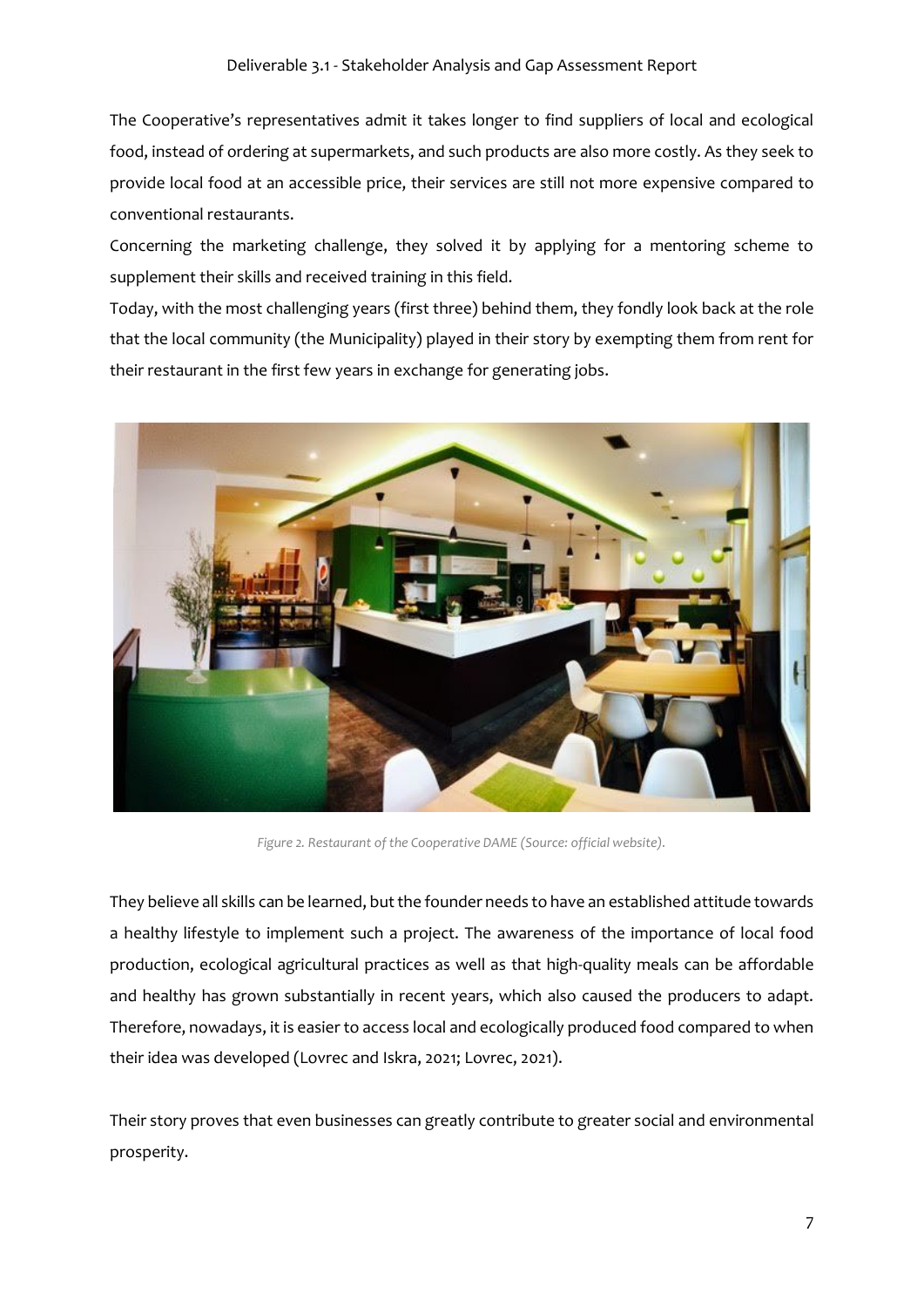We refer the interested reader to the official website: [http://www.kooperativa-dame.si/.](http://www.kooperativa-dame.si/)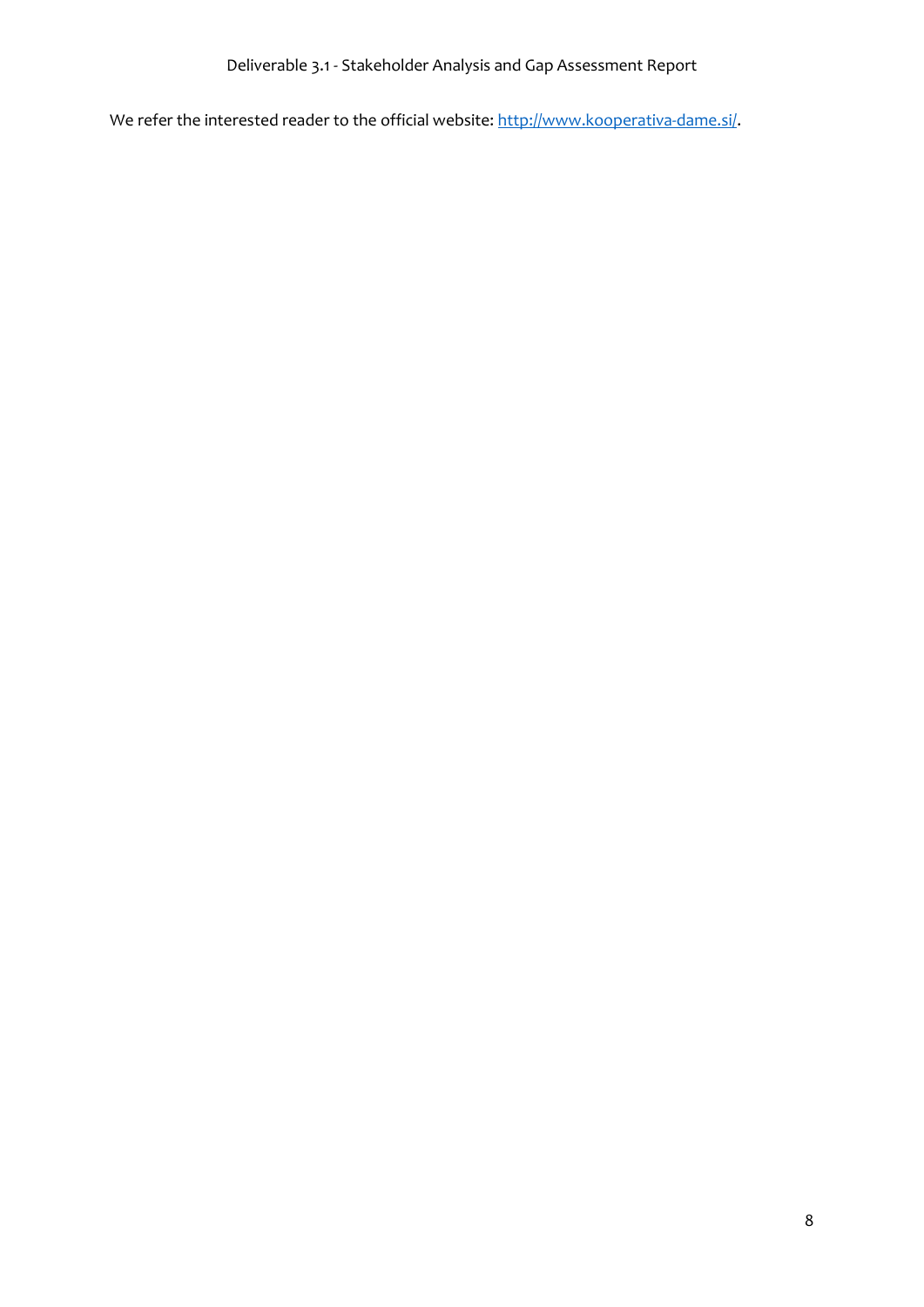

# **Farmers' Cooperative Dobrina**

Within the Maribor – the European Capital of Culture Initiative, several working groups were created in the Maribor city in 2012 and one of them was tasked with finding solutions for sustainable local food supply. Their work has developed towards creating a farmers' cooperative, after realizing that the farmers from the area of Slovenske Gorice can enter the market only by connecting in a legal entity.

Small farmers were previously already non-formally connected. They were selling their products at their farm or on markets, where individuals were able to buy them. Their products, however, were not reaching the legal entities, which need larger amounts of food, such as kindergartens, schools, public institutions, hotels, restaurants, etc. The reason for this was primarily, the supply was too fragmented and therefore too demanding to handle for institutions' managers.

It took 1 year to establish the Farmers' Cooperative Dobrina, which main task is to market farmers' products, all in one place. This way their supply is well-connected and it is easier to access the market. The aim of their cooperative is not to create profit, but for farmers to get a fair price for their products, that the products get sold, and that in a way, so it is not a burden to farmers.



*Figure 3. The shop with locally produced products of the Cooperative Dobrina (Source: official website).*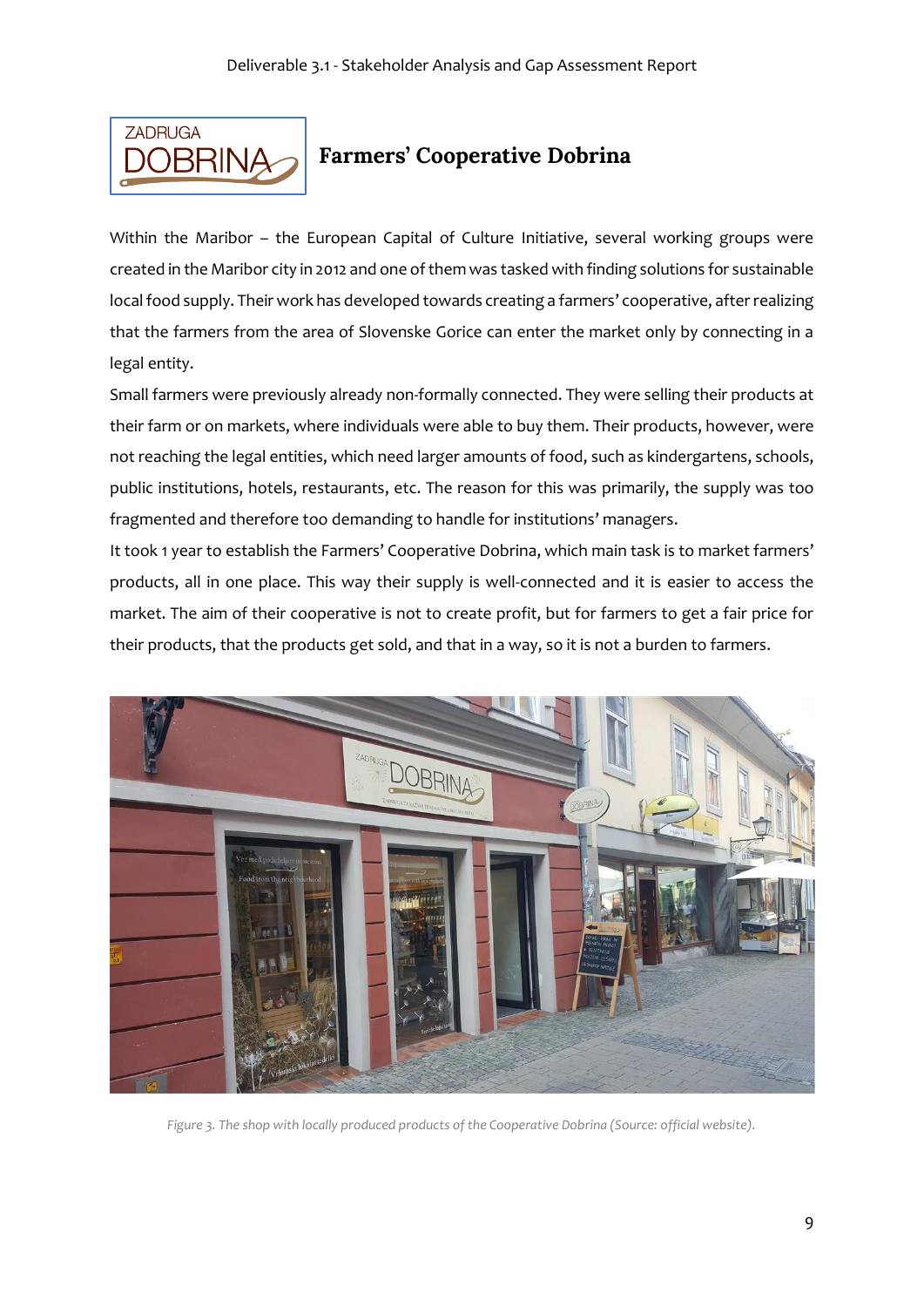Farmers, included in the pre-establishment phase have received training in the field of farmers' cooperatives, however, when the time came only eight of them decided to participate and found the Cooperative. Trust had an important role here, and also in this region, cooperatives were in ill repute. Soon, the Cooperative started growing and today they can pride themselves on 130 members.

The main function of such cooperatives in Slovenia is to enter the market, and rarely, they also lend and borrow machinery and services among small farmers. Everyone that wants to work with them has to be a member. The first year everyone is on a test membership, afterward, you are accepted as a regular member. The annual membership fee is 20 euros for the first trial year and afterward 5 euros plus 5% of the sales of the previous year. These fees cover the costs of the storage, transport, and management which are done by the Cooperative Dobrina.

As public institutions have mentioned several times in the past that they would prefer a single supplier instead of many small ones, the Cooperative originally planned to supply only public institutions, but realized that purchase prices of products are incredibly low and that won't be feasible for them to have a viable business. They originally also wished for their Cooperative to be extrapolated to other regions in Slovenia to relieve cooperatives to their previous extent. They put that idea aside to fully develop the Cooperative Dobrina and enable its stable financing. They still apply and implement various EU-funded projects occasionally but these are not the priority anymore.

In their opinion, the most important part for the success of such cooperatives is introducing the cooperative to farmers in a way that they recognize it is in fact their cooperative and it works for them. Transparency in doing business is therefore of utmost importance here, that is why all costs are publicly disclosed, which helps to build strongly needed trust with farmers. Involved farmers meet regularly and this way exchange information and network.

It takes approximately 3-5 years for such a cooperative to be self-sustainable. Nowadays, the Cooperative Dobrina employs four people. Recruitment of new employees is somewhat more difficult as the work has to be shared and everyone has to be in charge of several tasks and responsibilities. Together they supply approximately 70 public institutions with agricultural products as well as many regular private customers, and they also have a shop with local products in Maribor. Prices of products are decided jointly with all farmers.

10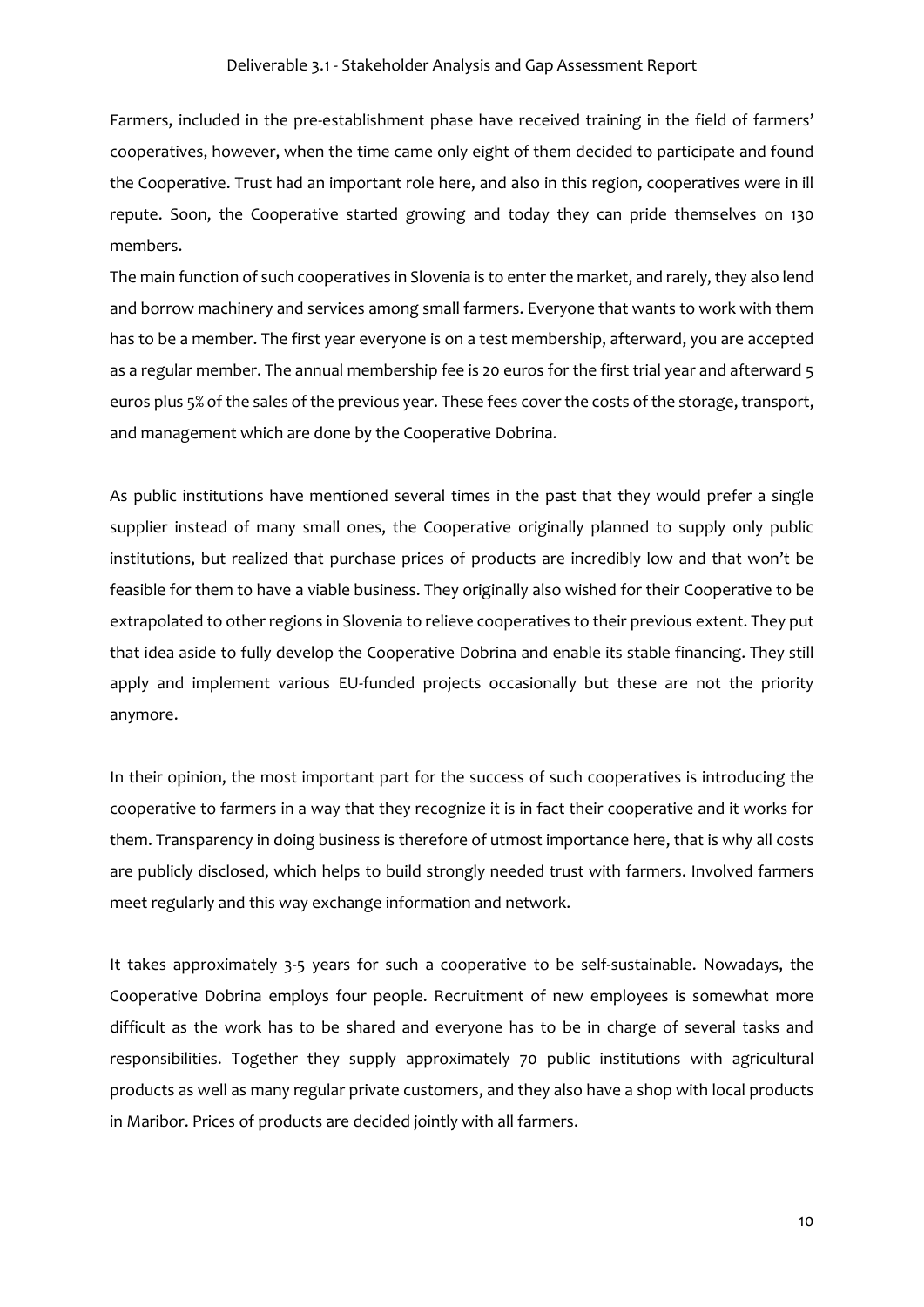When it comes to farmers, they have received their goals, as the cooperative buys off all the food that ecological farmers produce. They don't buy everything from integrated farmers as those also have their own networks.

Had they begun again, they would increase the original entrance fee to keep only interested stakeholders. Additionally, they would develop their own food processing chain.

In their case, key needed skills in the beginning of the Project included legal support to prepare the statute, administration skills on registration of the Cooperative, as well as entry fees and accounting strategies. As with many small organizations, the beginnings included a lot of multitasking and flexibility.

Today, they are more successful than expected, as they are often pointed out as a good practice in Slovenia, as well as abroad (Ploj, 2021a; Ploj, 2021b).

More information can be found at the official website: [https://www.zadruga-dobrina.si/.](https://www.zadruga-dobrina.si/)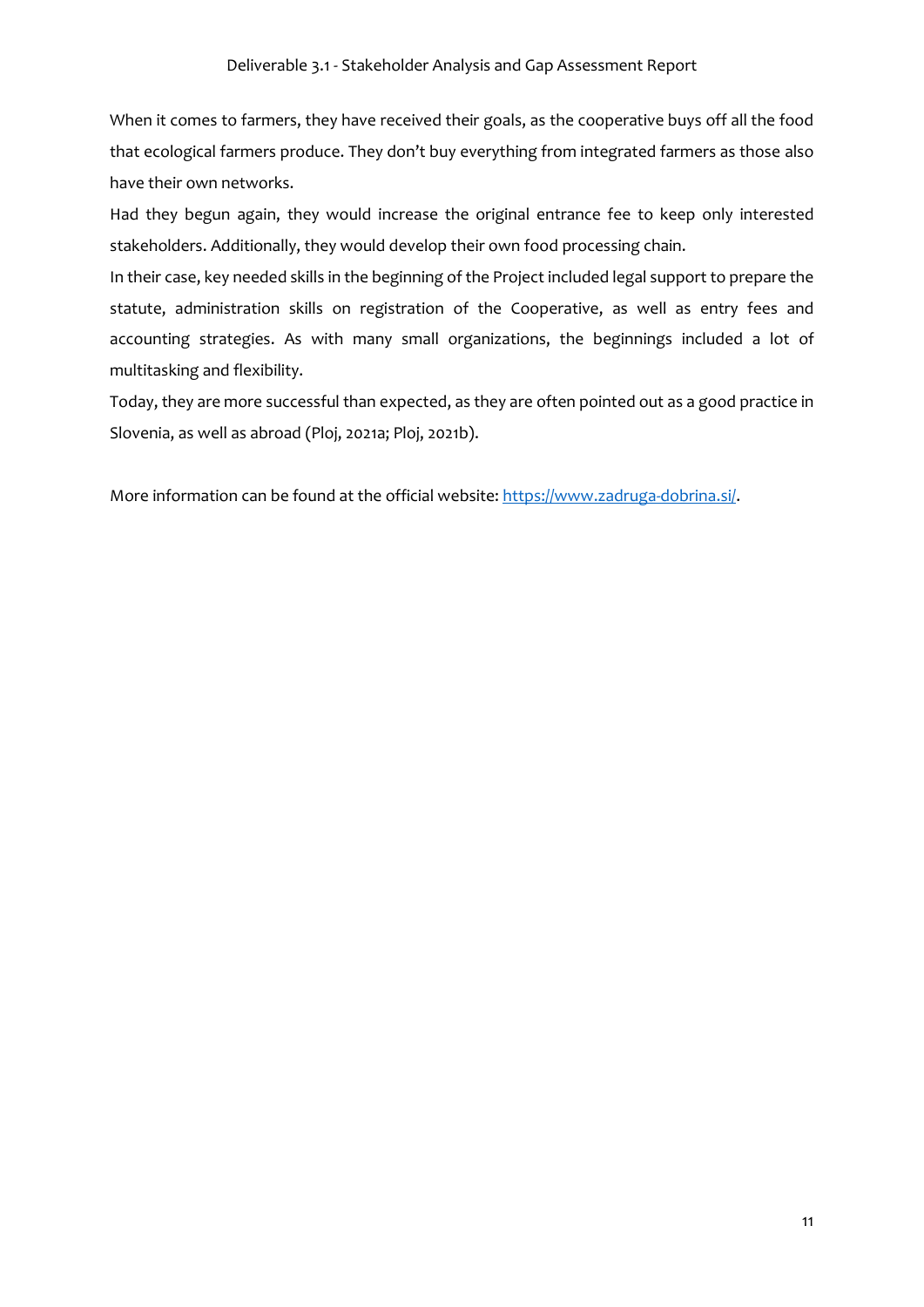# **3 Stakeholder Analysis**

We performed the stakeholder analysis to identify potential stakeholders who will be involved in the Project, prioritize them according to their importance for the Project, and determine how their interests should be addressed throughout the Project.

The data, needed for the stakeholder analysis was collected using an online survey tool 1ka in both study areas (Al Anbar and Slovenia), however, Al Anbar partners have received and filled out a more detailed version of the survey.

### **3.1 Stakeholder Analysis of Slovenian Good Practices**

The following three Tables display key stakeholders involved in the establishment and management of the individual Good Practices in Slovenia. Table 1 shows stakeholders as identified for the Virtual market "Tržnica na Borjaču". Table 2 presents key stakeholders involved in the Cooperative DAME, and

Table 3 displays the main stakeholders for the Farmers' Cooperative Dobrina.

| <b>Key Stakeholders</b>                                         | Role in the Project                                                                                                                            |  |  |
|-----------------------------------------------------------------|------------------------------------------------------------------------------------------------------------------------------------------------|--|--|
| Municipality of Ajdovščina                                      | Initiator, financing, contracting party, member of the<br>project team.                                                                        |  |  |
| <b>City Municipality of Nova Gorica</b>                         | Financing, contracting party, member of the project team.                                                                                      |  |  |
| <b>Agriculture and Forestry Institute</b><br><b>Nova Gorica</b> | Expert support in the field of agricultural development,<br>member of the project team.                                                        |  |  |
| <b>Farmers</b>                                                  | Product development, members of the project team                                                                                               |  |  |
| Consumers - individuals, public<br>institutions, and caterers   | Members of the project team, promotion, directing the<br>development of solutions.                                                             |  |  |
| Municipality of Renče-Vogrsko                                   | Financing, member of the project team.                                                                                                         |  |  |
| <b>Agricultural Consulting Institute</b>                        | Expert support in the field of agricultural development,<br>member of the project team, marketing, and facilitation,<br>directing development. |  |  |

*Table 1. Key identified stakeholders of the Virtual market "Tržnica na Borjaču" (N=2) (Štolfa and Furlan, 2021b).*

*Table 2. Key identified stakeholders for the Cooperative DAME (N=1) (Lovrec, 2021).*

| <b>Key Stakeholders</b>                                                                                    | Role in the Project                                                                                                                           |
|------------------------------------------------------------------------------------------------------------|-----------------------------------------------------------------------------------------------------------------------------------------------|
| <b>Foundation for improving</b><br>employment opportunities<br>Prizma                                      | Idea development, help with team formation, HR<br>education, guidance on the implementation of the idea.                                      |
| <b>Association CAAP (an NGO</b><br>working on social economics<br>development and new social<br>practices) | Education in the field of cooperative establishment, social<br>enterprises, differences between cooperative and other<br>types of businesses. |
| <b>City Municipality of Maribor</b>                                                                        | Enabled easier beginning by the exemption of the rent<br>costs.                                                                               |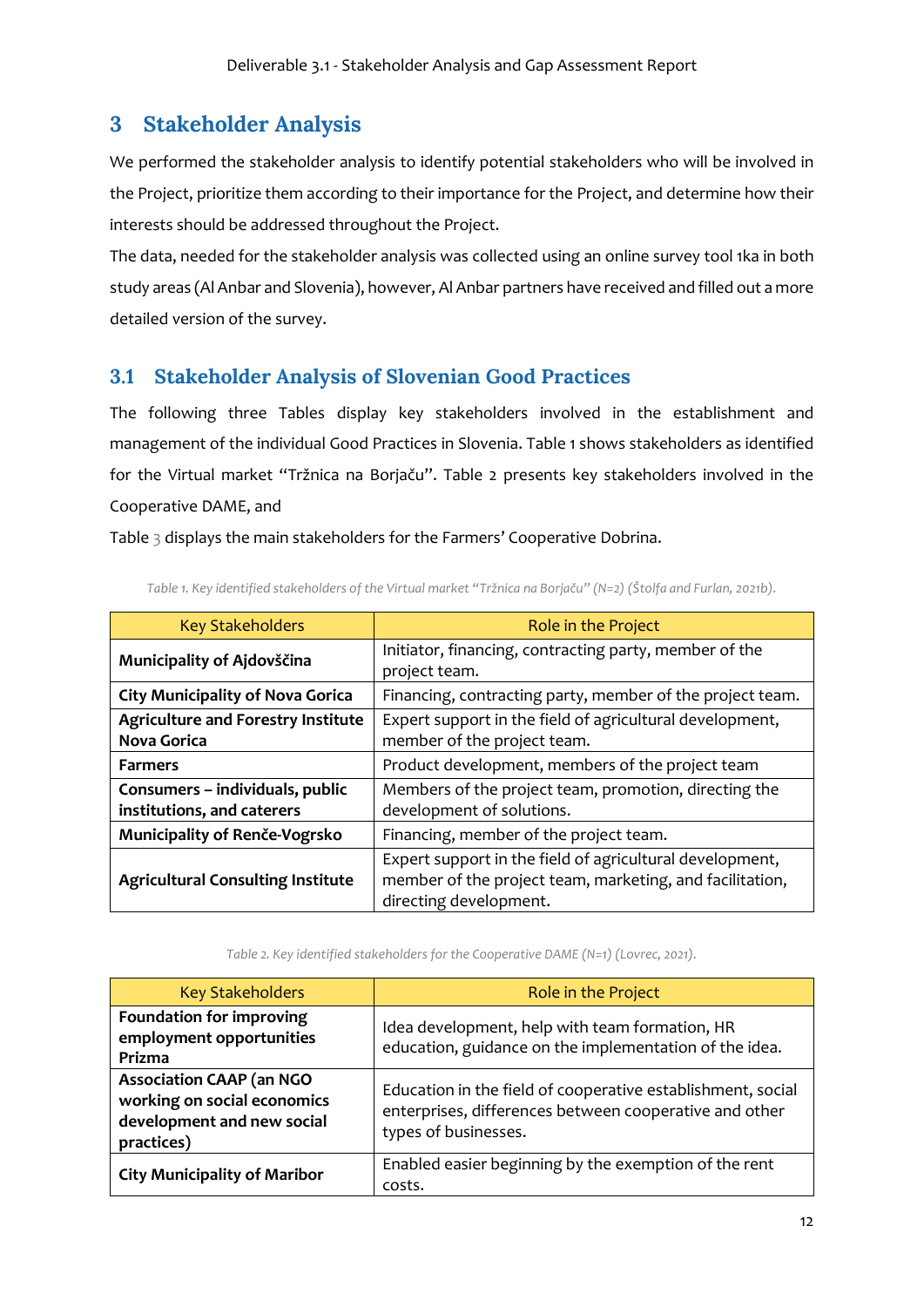| Institute PIP (legal counseling, |                                                 |
|----------------------------------|-------------------------------------------------|
| education, and support services  | Legal consulting (on the code of conduct etc.). |
| for NGOs)                        |                                                 |

| Table 3. Key identified stakeholders for the Farmers' Cooperative Dobrina (N=1) (Ploj, 2021b). |  |
|------------------------------------------------------------------------------------------------|--|
|------------------------------------------------------------------------------------------------|--|

| <b>Key Stakeholders</b>                                          | Role in the Project                                                                                                            |  |
|------------------------------------------------------------------|--------------------------------------------------------------------------------------------------------------------------------|--|
| Marta Gregorčič in Anton Komat                                   | Designing the pre-project "Sustainable local food supply".                                                                     |  |
| Team Urbane brazde (from ECC<br>project)                         | Encouraging farms to enter the market together,<br>workshops and education, visiting examples of good<br>practices.            |  |
| TIKIC Zelena Centrala (a small<br>business)                      | Transfer of information in the Municipality Jurovski Dol<br>and terrain work to gather interested farmers.                     |  |
| <b>Farmers from Jurovski Dol</b>                                 | From all farmers that participated in workshops, 8 of them<br>were willing to go ahead with the cooperative idea;<br>founders. |  |
| <b>Employees of the Cooperative</b>                              | Most notably in marketing.                                                                                                     |  |
| <b>Elementary School Slave Klavora</b><br>and Kindergarten Tezno | Information on performance, appearance in front of public<br>kitchens, suggestions on the offer from their side;<br>consumers. |  |

\*ECC = European Capital of Culture

### **3.1.1 Summary of Main Stakeholder Types and their Roles**

While stakeholders and their involvement vary across the discussed three Good Practices, we can still identify the main stakeholder groups that are often involved, as well as their roles in such ventures. Based on the data from the Tables above, we can group stakeholders into three broad categories; public institutions, NGOs and social enterprises, and private sector and public.

### **Public Institutions**

### • **Municipalities in Slovenia**

Municipalities' jurisdiction is among others supervising spatial planning, infrastructure, public services, environmental protection, primary schools, etc. In some of these areas, they have legislative jurisdiction, in others, they only implement national legislation within their geographic area.

Municipalities were involved in the identified good practices either as an initiator of the project, or they have been supporting it through financing and other types of benefits, such as subsidized office/working space.

Local food production and consumption are of importance to them as they not only support job generation within the sector but also generate benefits in terms of health and welfare, as well as the environment in the case of ecological production.

### • **Public Development Agencies**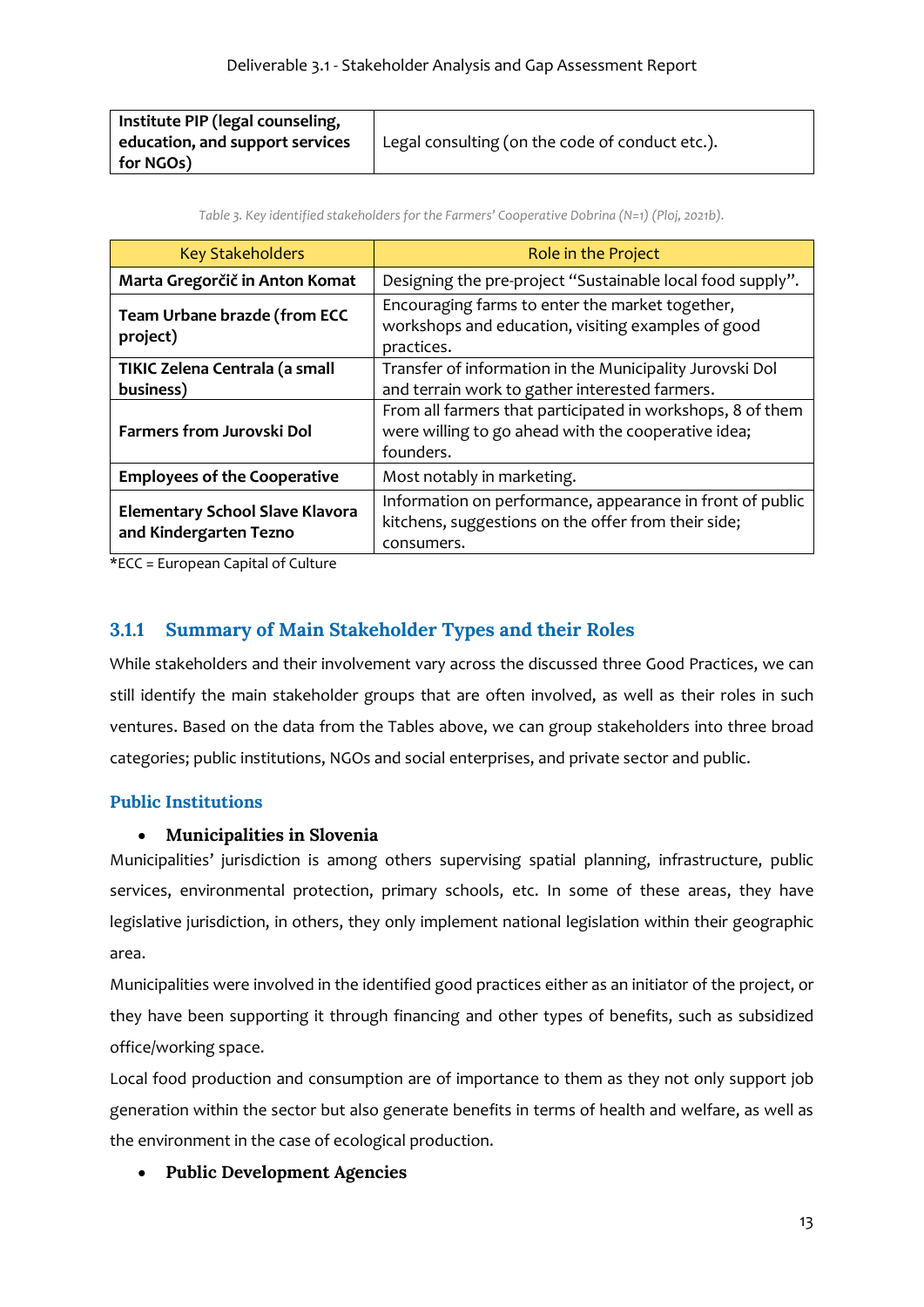Such agencies in Slovenia are supporting the design and implementation of projects, aimed at integrated development. Their role in the mentioned projects was mostly consulting on business development, especially in the field of idea development and funding search.

#### • **Schools and Kindergartens**

Schools and kindergartens are an important part of some of the good practices; they act as a consumer. In some cases, they also provided support with the development of strategies for entering the public institution food market.

#### • **Public Institutions in the Field of Agriculture or Development**

Expert institutions such as e.g., Agriculture and Forestry Institute, Agricultural Consulting Institute, have offered expert guidance on business development, including idea development and marketing of the products.

#### **NGOs and Social Enterprises**

These are active in many fields; e.g., idea and business development, guidance on legal or organizational requirements, etc. They provided vital support to the projects in terms of skill development in the mentioned fields.

#### **Private Sector and Public**

#### • **Farmers**

Farmers are the driving force behind such projects; they produce the food that is sold at a virtual market or through cooperatives. In the case of the Cooperative Dobrina, farmers also acted as the founders of the Cooperative. They benefit from such schemes by easily accessing the food market that ensures them a stable source of income and reduces the time spent on marketing and sales. This all, in turn, contributes towards preventing food waste.

#### • **Consumers - individuals**

Consumers in Slovenia are more and more aware of the importance of local and ecological food; therefore, they are more than willing to look for such food even though it sometimes takes an extra effort.

#### • **Companies (food and catering, agriculture)**

Private companies have been using the services of cooperatives and the virtual market, mostly acting as consumers. They occasionally also supported the initiatives through skill development or selling of their products.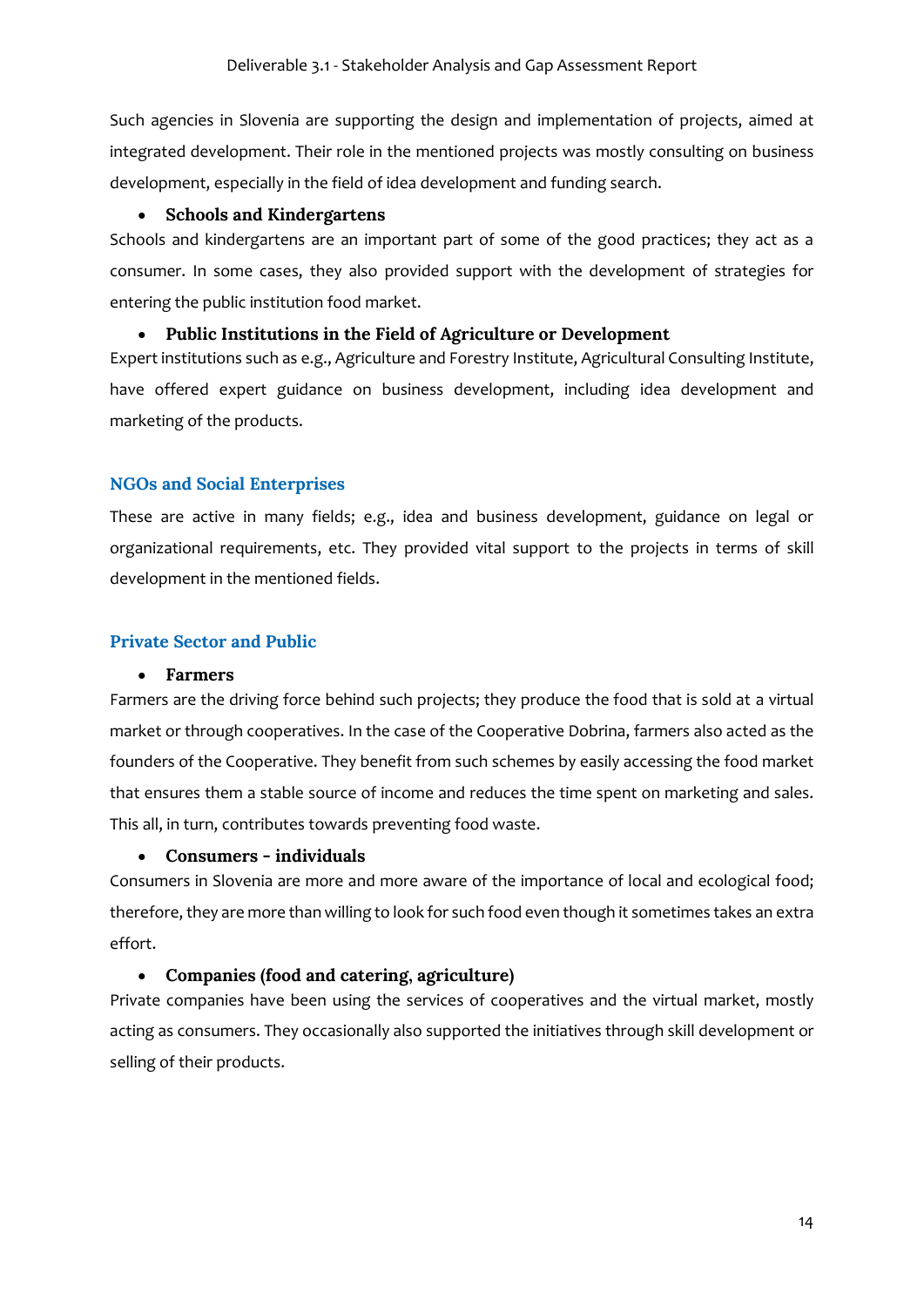# **3.2 Stakeholder Analysis of Al Anbar**

Four individuals from the Al Anbar Planning Department and Governorate have completed the questionnaire on stakeholder analysis for the Al Anbar region. Altogether, they have identified 20 stakeholders; 9 stakeholder groups, and 11 individual stakeholders as seen in Table 4 (Al Anbar Governorate officials, 2021a).

*Table 4. Identified stakeholders, and the reason for their importance (N=4) (Al Anbar Governorate officials, 2021a).*

| <b>Identified Stakeholder</b> | Their Importance                                                                                                                                                                                                                                                                                                                                                                                                                                                                                                                                                                                                                                                                                                                                                                                                                                                                                                        |  |  |
|-------------------------------|-------------------------------------------------------------------------------------------------------------------------------------------------------------------------------------------------------------------------------------------------------------------------------------------------------------------------------------------------------------------------------------------------------------------------------------------------------------------------------------------------------------------------------------------------------------------------------------------------------------------------------------------------------------------------------------------------------------------------------------------------------------------------------------------------------------------------------------------------------------------------------------------------------------------------|--|--|
| <b>STAKEHOLDER GROUPS</b>     |                                                                                                                                                                                                                                                                                                                                                                                                                                                                                                                                                                                                                                                                                                                                                                                                                                                                                                                         |  |  |
| Local government              | Local administration, centralized decision.                                                                                                                                                                                                                                                                                                                                                                                                                                                                                                                                                                                                                                                                                                                                                                                                                                                                             |  |  |
| Ministry of Agriculture       | Supporting agricultural sector, administration of agriculture.                                                                                                                                                                                                                                                                                                                                                                                                                                                                                                                                                                                                                                                                                                                                                                                                                                                          |  |  |
| Governmental departments      | Contribution to development through local administration<br>of sectors.                                                                                                                                                                                                                                                                                                                                                                                                                                                                                                                                                                                                                                                                                                                                                                                                                                                 |  |  |
| Services departments          | To serve society through service administration.                                                                                                                                                                                                                                                                                                                                                                                                                                                                                                                                                                                                                                                                                                                                                                                                                                                                        |  |  |
| Civil society                 | To make citizens' voices heard.                                                                                                                                                                                                                                                                                                                                                                                                                                                                                                                                                                                                                                                                                                                                                                                                                                                                                         |  |  |
| Specialists                   | Activation of the role of experts in capacity building.<br>Serving citizens.<br>Fieldworkers, producers.<br>Supporting society for development.<br><b>INDIVIDUAL STAKEHOLDERS</b><br>A good livestock farmer who abides by guidelines and<br>instructions in agriculture/ Experience in livestock.<br>A good green crops farmer who abides by guidelines and<br>instructions in agriculture/Has work experience and<br>committed to instructions in agriculture.<br>Has experience in production using greenhouse/A farmer<br>abides by instructions and owns several greenhouses.<br>Committed to agricultural plan and marketing process/A<br>lands.<br>Has experience in irrigation systems management, has<br>equipment.<br>Produces big quantities of good quality feed.<br>Has several agricultural types of equipment (tractors,<br>harvesters) and supports the agricultural process.<br>motivated in his work. |  |  |
| Citizens                      |                                                                                                                                                                                                                                                                                                                                                                                                                                                                                                                                                                                                                                                                                                                                                                                                                                                                                                                         |  |  |
| Farmers                       |                                                                                                                                                                                                                                                                                                                                                                                                                                                                                                                                                                                                                                                                                                                                                                                                                                                                                                                         |  |  |
| International organizations   |                                                                                                                                                                                                                                                                                                                                                                                                                                                                                                                                                                                                                                                                                                                                                                                                                                                                                                                         |  |  |
|                               |                                                                                                                                                                                                                                                                                                                                                                                                                                                                                                                                                                                                                                                                                                                                                                                                                                                                                                                         |  |  |
| Farmer <sub>1</sub>           |                                                                                                                                                                                                                                                                                                                                                                                                                                                                                                                                                                                                                                                                                                                                                                                                                                                                                                                         |  |  |
| Farmer <sub>2</sub>           |                                                                                                                                                                                                                                                                                                                                                                                                                                                                                                                                                                                                                                                                                                                                                                                                                                                                                                                         |  |  |
| Farmer 3                      |                                                                                                                                                                                                                                                                                                                                                                                                                                                                                                                                                                                                                                                                                                                                                                                                                                                                                                                         |  |  |
| Farmer 4                      | distinguished farmer (wheat and barley) and owns several                                                                                                                                                                                                                                                                                                                                                                                                                                                                                                                                                                                                                                                                                                                                                                                                                                                                |  |  |
| Farmer <sub>5</sub>           |                                                                                                                                                                                                                                                                                                                                                                                                                                                                                                                                                                                                                                                                                                                                                                                                                                                                                                                         |  |  |
| Farmer 6                      |                                                                                                                                                                                                                                                                                                                                                                                                                                                                                                                                                                                                                                                                                                                                                                                                                                                                                                                         |  |  |
| Farmer <sub>7</sub>           | A good farmer with experience in grain and feed cultivation.                                                                                                                                                                                                                                                                                                                                                                                                                                                                                                                                                                                                                                                                                                                                                                                                                                                            |  |  |
| Farmer 8                      |                                                                                                                                                                                                                                                                                                                                                                                                                                                                                                                                                                                                                                                                                                                                                                                                                                                                                                                         |  |  |
| Farmer 9                      | Has extensive experience in horticulture and gardening and<br>is highly motivated in his work/plant nursery management.                                                                                                                                                                                                                                                                                                                                                                                                                                                                                                                                                                                                                                                                                                                                                                                                 |  |  |
| Farmer 10                     | Has extensive experience in green windbreaks and is highly                                                                                                                                                                                                                                                                                                                                                                                                                                                                                                                                                                                                                                                                                                                                                                                                                                                              |  |  |
| Farmer 11                     | Has experience in tissue culture.                                                                                                                                                                                                                                                                                                                                                                                                                                                                                                                                                                                                                                                                                                                                                                                                                                                                                       |  |  |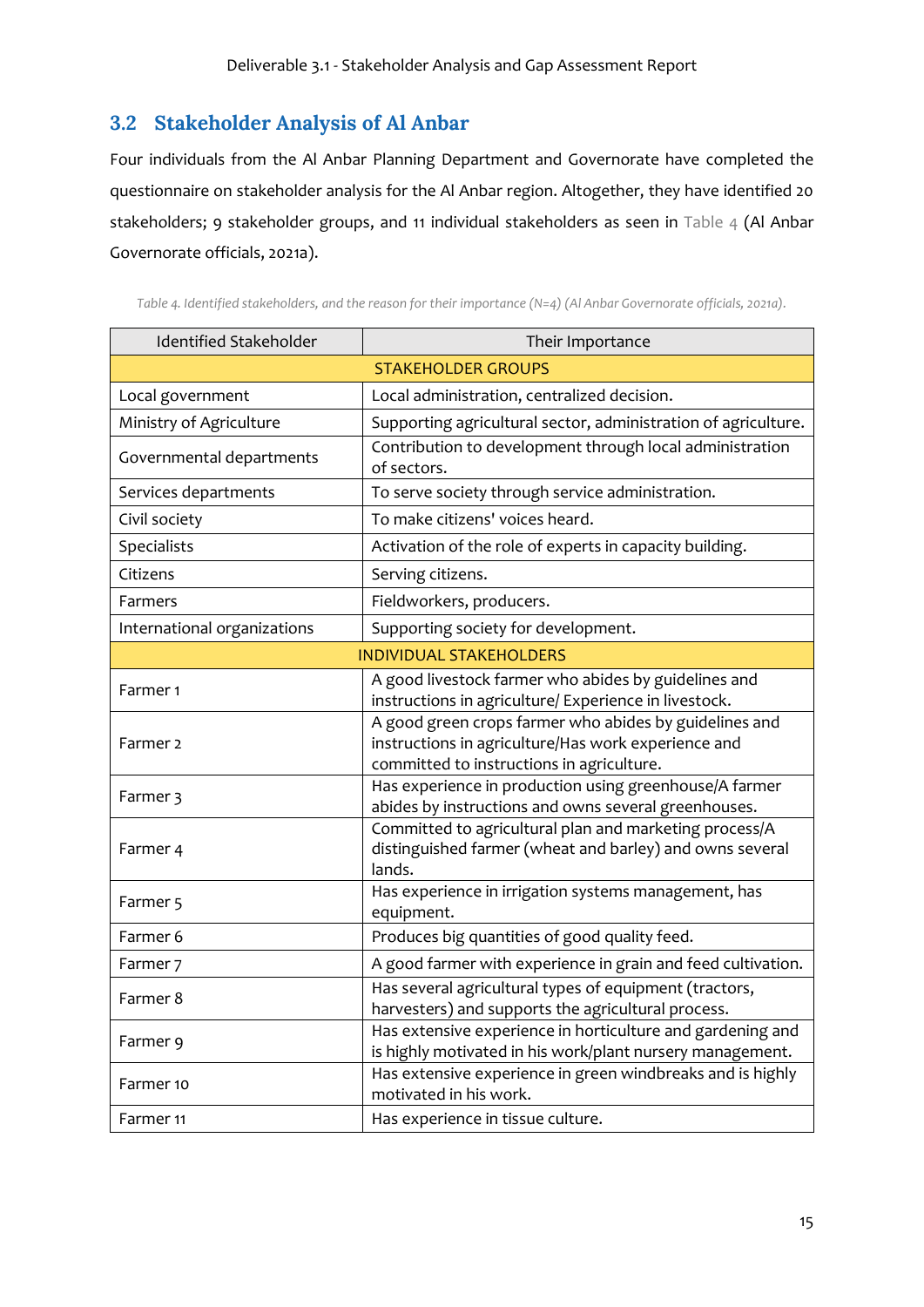The identified stakeholder groups were then ranked by one Iraqi partner, according to their importance for the Peer-To-Peer Project in Al Anbar (N=1).



*Figure 4. Stakeholder groups, ranked by one respondent, according to their importance for the Project (Al Anbar Governorate officials, 2021a).*

### Stakeholders were additionally assessed according to their **attitude, interest, and power regarding the virtual market and farmers' cooperatives**.

As several respondents have identified individual farmers as stakeholders, we firstly analyzed farmers' point of view (interest, attitude, and power) in a common radar chart where farmers are grouped according to their field of work and the deviations of their response (e.g., irrigation and machinery experts have received the same scores, so they are plotted together).

From Figure 5, we can deduct that **farmers mostly have a very positive attitude towards local food production and small farmers**, with few exemptions such as green windbreak expert, horticulture and plant nursery farmer and tissue culture expert's attitude on local food production. **Farmers, in general, appear to be very interested in establishing a cooperative, and moderately interested in establishing a virtual market. Farmers are believed to have a moderate power to establish a cooperative and low power to establish a virtual market.**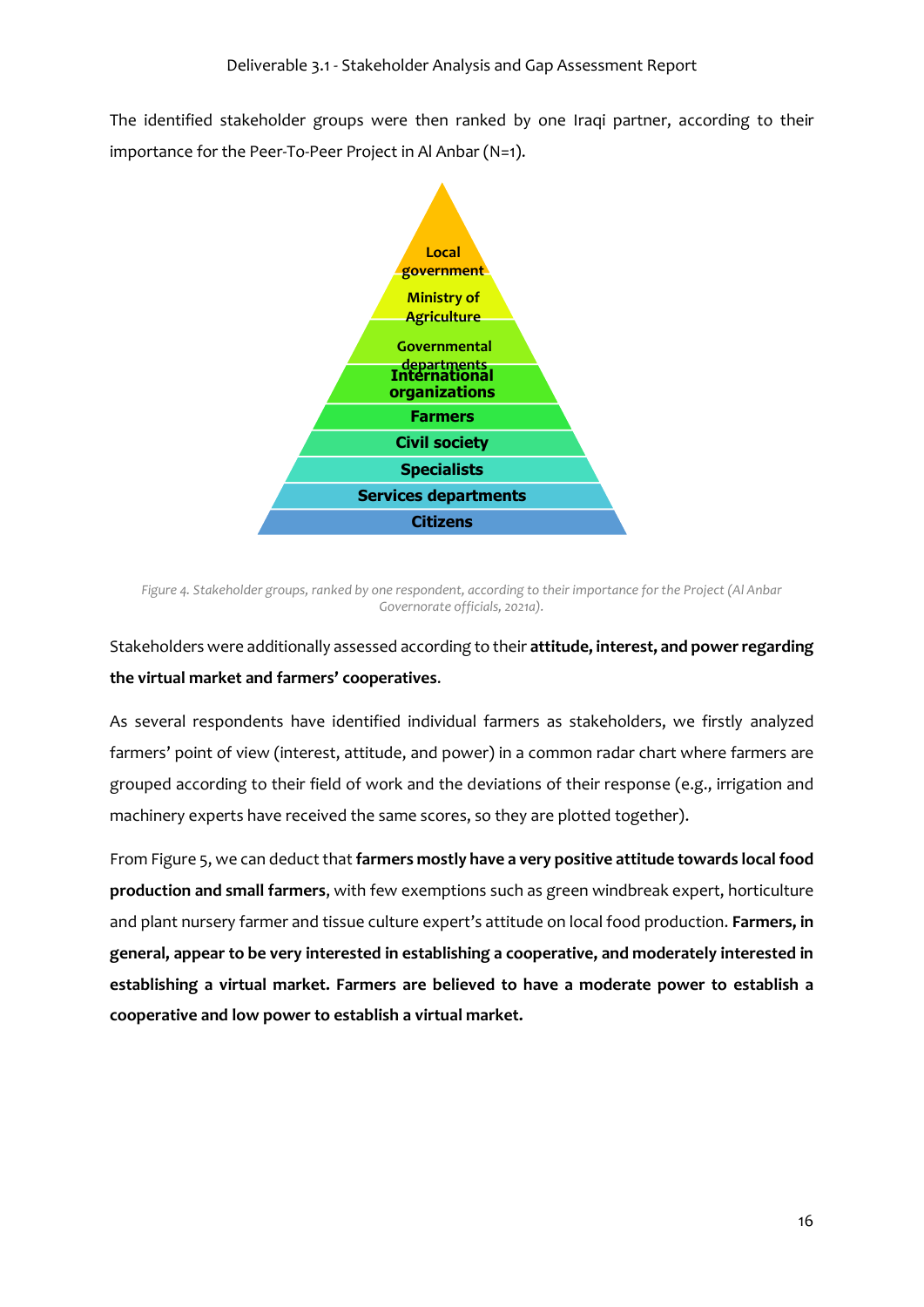

*Figure 5. Radar chart of the farmer groups' attitude, interest, and power regarding the virtual market and farmers cooperatives (Al Anbar Governorate officials, 2021a).*

In the next step, we grouped all farmers into one group named "*Farmers*" and plotted it together with other identified stakeholder groups from Table 4, such as the Local government, Ministry of Agriculture, etc.



*Figure 6. Radar chart of all identified stakeholder groups' attitudes and power. Interest was not plotted due to an absence of data points (Al Anbar Governorate officials, 2021a).*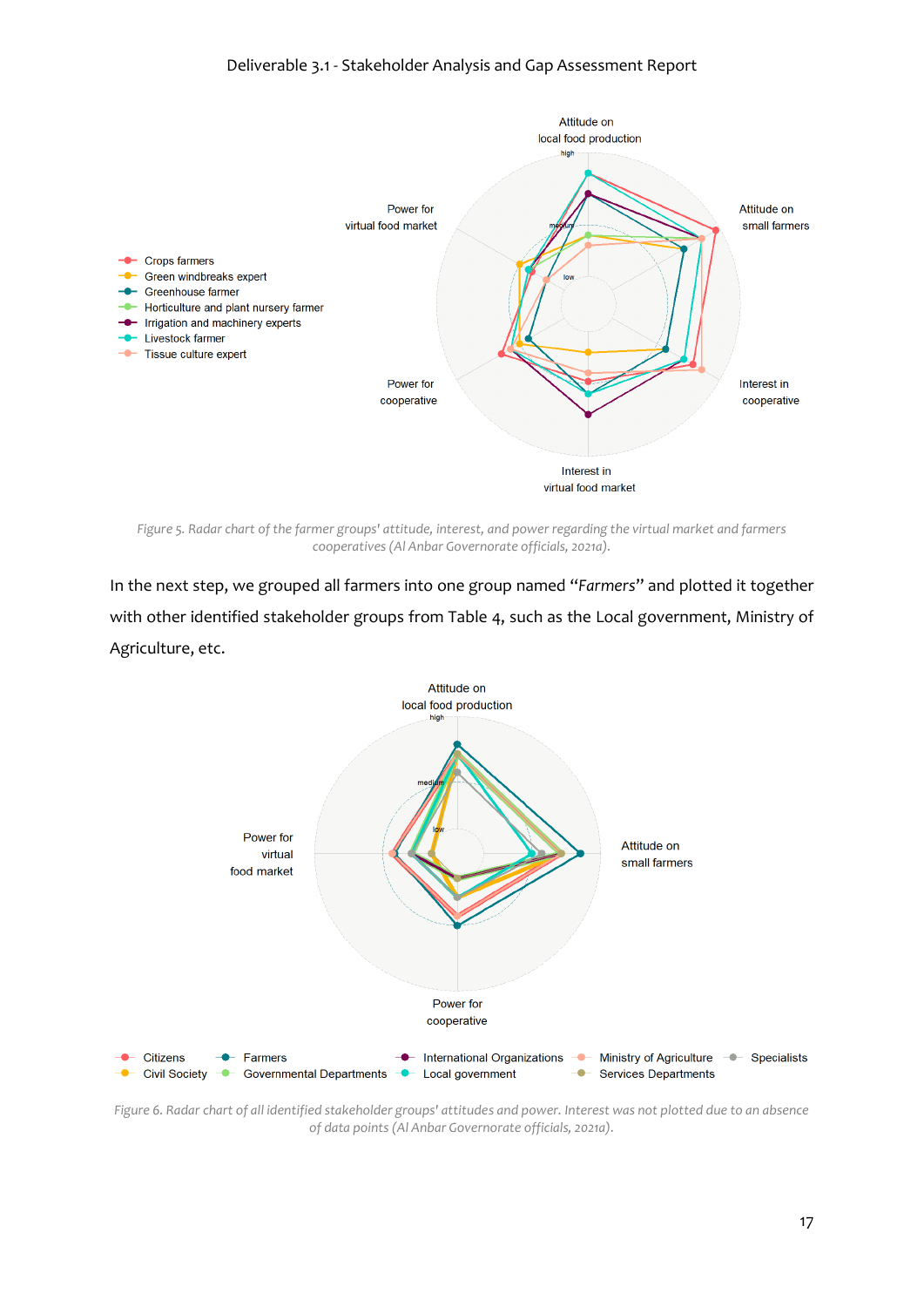In Figure 6, we can observe a similar pattern as mentioned previously. The stakeholders appear to have a positive attitude towards virtual markets and farmers' cooperatives. However, they possess medium to low power for establishing a cooperative and even lower power to establish a virtual market.

#### **3.2.1 Key Issues to be Addressed regarding Identified Stakeholders**

We are encouraged by the positive attitude among stakeholders towards our project's goals. It would be beneficial, however, to identify the reasons for lower interest and power for virtual markets compared to the farmers' cooperatives establishment. One explanation could be the technological adaptation, needed for participation in a virtual market. This has proven to be challenging also in the case of the virtual market "Tržnica na Borjaču", where the project was subsequently aiming especially younger farmers that are more inclined towards new techniques of sales. Nonetheless, this presents an additional challenge that has to be addressed by providing training on online sales if our assumptions are correct.

Furthermore, low power among stakeholders for establishing the farmers' cooperatives or virtual markets is something to be attentive to. We believe that through continued work and training on these topics we can enhance their understanding as well as the understanding of roles and skills needed for the establishment of such projects, which will help to illuminate stakeholders that are powerful enough to lead the establishment of virtual markets and farmers' cooperatives. This does not have to be a responsibility of a sole institution or an individual, as Slovenian Good Practices have shown, even farmers are powerful enough for it, providing they receive suitable support.

Based on the experience of Slovenian good practices, we can see that one of the most relevant stakeholder roles appears to be funding or exemption of certain costs at the beginning of a project. In the case of Al Anbar, it appears that the local government or the Governorate could take on such a role, however, this has to be further elaborated also depending on the needs of future projects.

Whoever will take a lead in establishing virtual markets or cooperatives will additionally need business and expert support for developing certain skills and strategies to run the initiative/organization. While the Project Team will facilitate the identification of the necessary roles and skills, key stakeholders providing such support in Al Anbar still remain to be identified. There are two ways in which this can happen, either the existing stakeholder groups can provide such services, in which case they have to be better specified, or alternatively, new stakeholders will have to be identified based on the specific needs.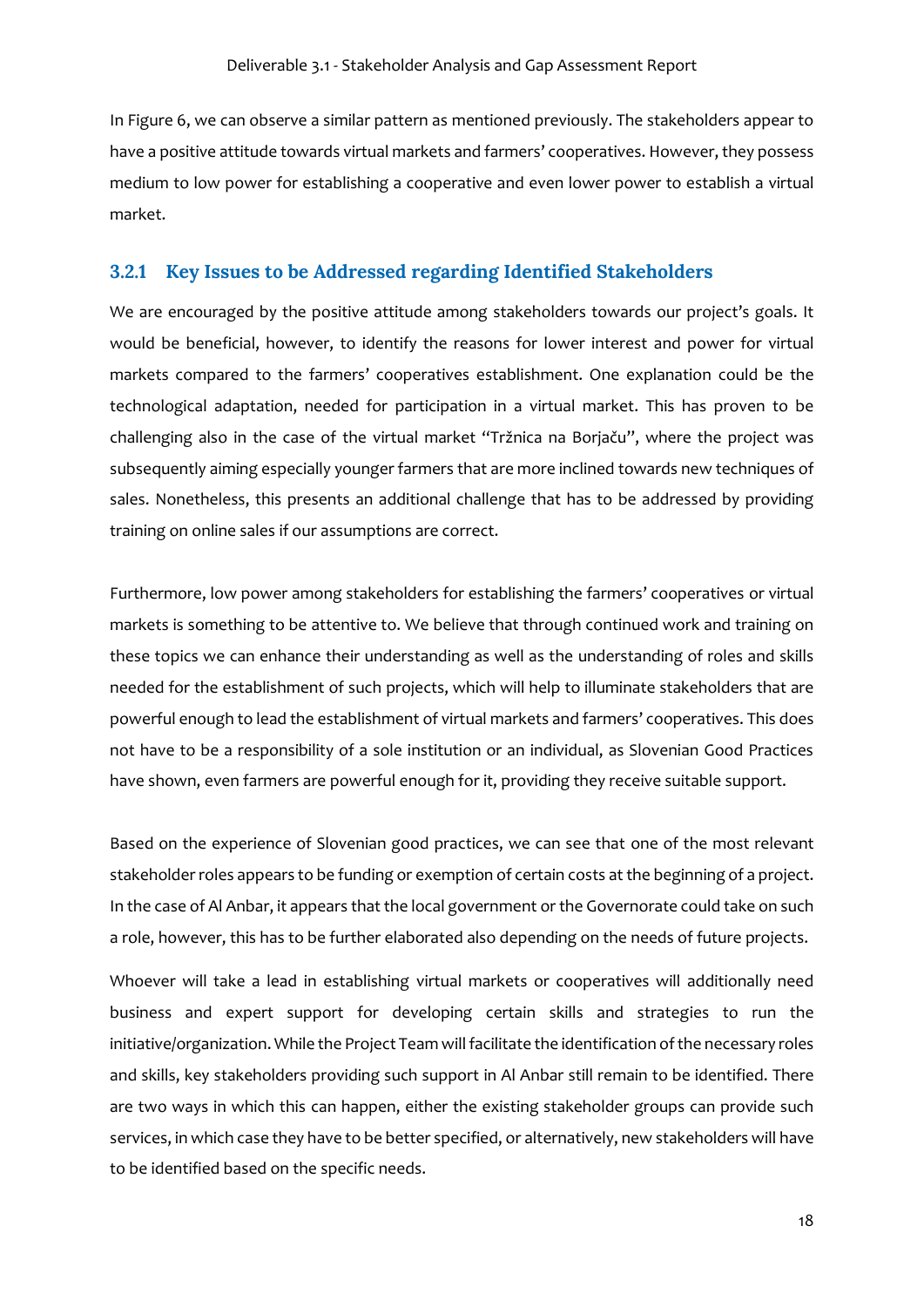#### Deliverable 3.1 - Stakeholder Analysis and Gap Assessment Report

Moreover, farmers and consumers need to be appropriately motivated to join such projects, whereas a suitable communication strategy is a key to success. At the beginning of the project, we were aiming at small farmers. However, based on our work with the Al Anbar Governorate partners (governorate representatives and university professors on the field of agriculture), it became clear, that bigger farmers are of significant importance for the regional authorities, and therefore our strategy might have to be adjusted, by firstly addressing larger producers and at the same time trying to reach more of the smaller and middle-sized farmers.

In conclusion, there are gaps to be filled regarding identifying and motivating appropriate stakeholders. We will therefore revisit this Analysis once Al Anbar Project partners are acquainted with the Good Practices and the method for transferring them (the Financial Participatory Approach).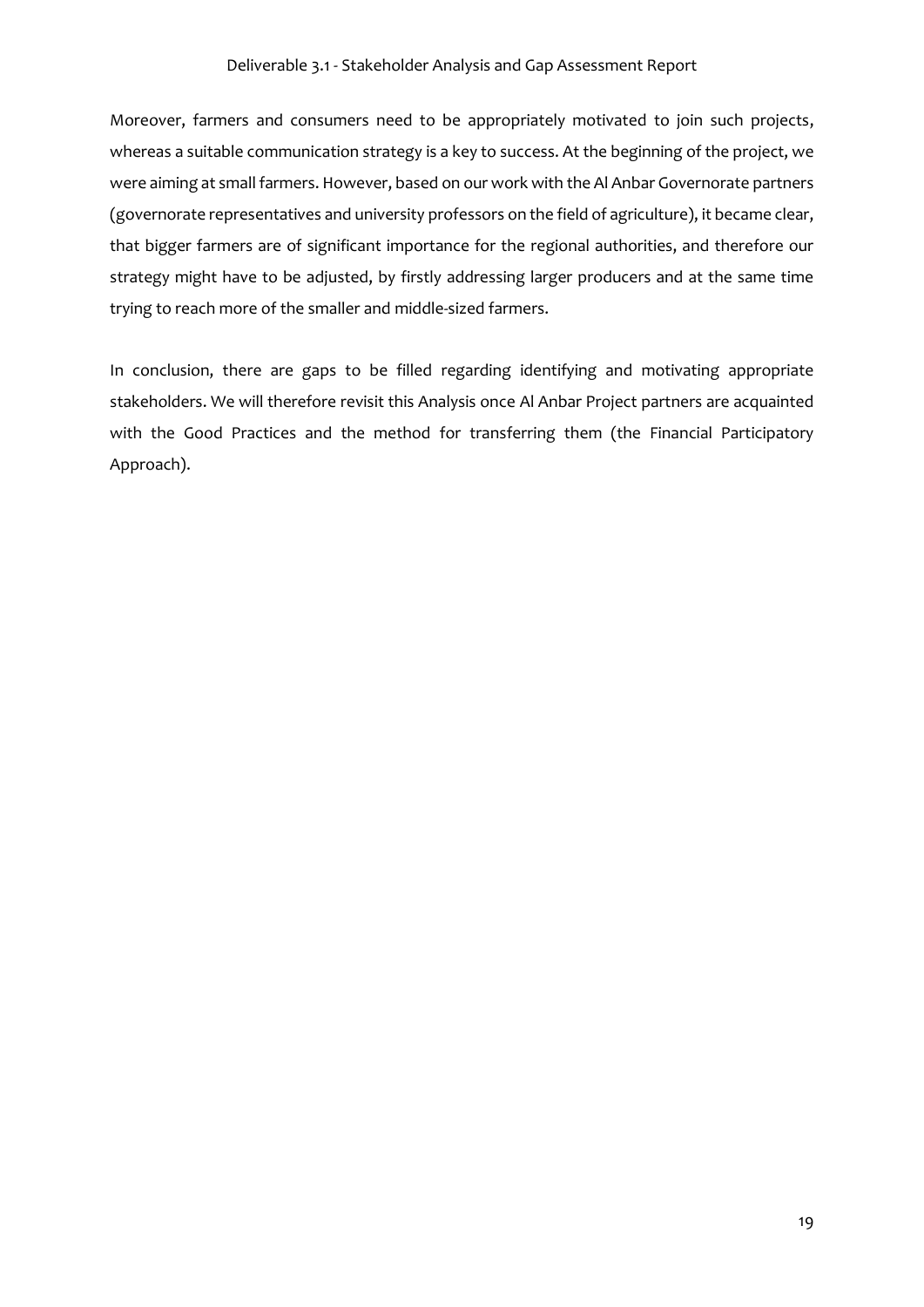# **4 Gap Analysis**

The Gap Analysis is a method, aiming to identify existing challenges/gaps to the desired state of – in our case – the agricultural sector in Al Anbar Province. Along with the method, a current and ideal situation is reviewed, and gaps between them are identified. Moreover, an action plan is constructed in the end, building on identified gaps as well as existing opportunities within the sector.

### **4.1 Gap Assessment for Agricultural Sector in Slovenia (retrospective)**

We did not attempt for our Slovenian respondents to fill out the Gap Assessment by recalling the situation that resulted in the development of the virtual market and the cooperatives. Still, we assembled it according to their answers in an online questionnaire and the following virtual interviews. The Gap Assessment below, therefore, provides insight into the circumstances of the Slovenian agricultural sector in the past that drove the need for the virtual market and cooperatives.

| Ex. | Current<br><b>Situation</b>                                                                               | <b>Ideal Situation</b>                                                                                                                                                                              | <b>Identified Gaps</b>                                                                                              | <b>Existing</b><br>Opportunities                                     | <b>Action Plan</b>                                                                                            |
|-----|-----------------------------------------------------------------------------------------------------------|-----------------------------------------------------------------------------------------------------------------------------------------------------------------------------------------------------|---------------------------------------------------------------------------------------------------------------------|----------------------------------------------------------------------|---------------------------------------------------------------------------------------------------------------|
| 1.  | Many small<br>producers with<br>products of<br>higher quality<br>are not<br>competitive on<br>the market. | To encourage<br>production, and<br>consumption<br>(local added<br>value) of quality<br>local food,<br>branding, and<br>increase the<br>share of quality<br>local food in<br>public<br>institutions. | GAP was<br>approximately<br>50 - 60 %. The<br>main challenge<br>was to initiate<br>and stimulate<br>the difference. | Market<br>demand &<br>high (and<br>rising)<br>consumer<br>awareness. | Continuous<br>communication<br>and building of<br>trust and<br>partnership<br>with farmers &<br>transparency. |

*Table 5. Gap assessment of agricultural sector in Slovenia (retrospective).*

As we can see from Table 5, the situation that led to the development of the virtual market and cooperatives in Slovenia, was that small farmers with high-quality products were not competitive enough on the food market to be able to sell their products under their terms. This, combined with high customer awareness of local food benefits has provided a good opportunity to connect such farmers in a form of virtual markets or cooperatives.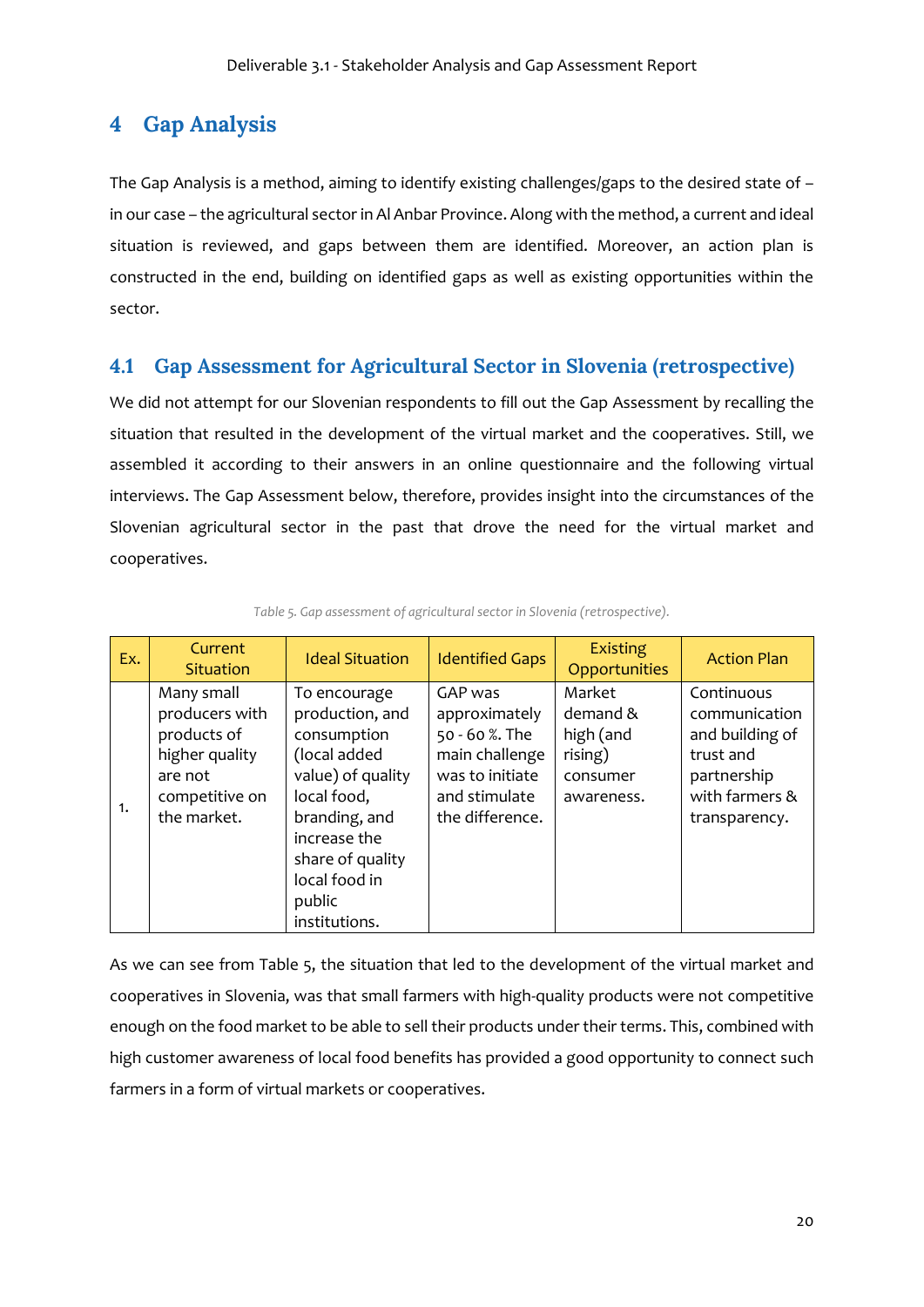# **4.2 Gap Assessment for Agricultural Sector in Al Anbar**

The Gap Assessment for Al Anbar Province was performed by the group of Al Anbar Governorate officials, providing for three cases with identified gaps (Table 6).

| Ex. | <b>Current Situation</b>                             | <b>Ideal Situation</b>                                                       | <b>Identified Gaps</b>         | <b>Existing</b><br>Opportunities                                               | <b>Action Plan</b>                                                           |
|-----|------------------------------------------------------|------------------------------------------------------------------------------|--------------------------------|--------------------------------------------------------------------------------|------------------------------------------------------------------------------|
| 1.  | Farmers are not<br>organized within<br>cooperatives. | Establishing<br>cooperatives in<br>different<br>agricultural<br>sectors.     | Cooperatives:<br>96%.          | Existing<br>interest among<br>farmers in<br>joining<br>cooperatives.           | Setting up a<br>database of<br>farmers.                                      |
| 2.  | Virtual markets<br>are not widely<br>present.        | Enhanced<br>farmers'<br>capacities for<br>involvement in<br>virtual markets. | Virtual market:<br>75%         | Existing<br>interest among<br>farmers and<br>producers in a<br>virtual market. | Trainings of<br>farmers and<br>producers on<br>virtual market<br>management. |
| 3.  | Lack of<br>manufacturing<br>plants.                  | <b>Build</b><br>manufacturing<br>plants.                                     | Manufacturing<br>plants: 80 %. | Surplus of<br>seasonal<br>agricultural<br>products.                            | Promoting the<br>establishment<br>of<br>manufacturing<br>plants.             |

*Table 6. Gap assessment of the agricultural sector in Al Anbar (Al Anbar Governorate officials, 2021b).*

All three examples are highly relevant for Al Anbar agricultural sector. The Gap Analysis here identifies the lack of farmers' cooperatives and the virtual market as gaps that should be addressed. Within the action plan, farmers' cooperatives should be firstly addressed by creating a database of all farmers to eventually approach them for participation. Concerning virtual markets, one of the first steps should be providing training to interested stakeholders on its management and use (Al Anbar Governorate officials, 2021b).

The last example aims to address the lack of manufacturing plants and the surplus of seasonal agricultural products (Al Anbar Governorate officials, 2021b). This can be addressed by promoting the establishment of manufacturing plants; however, this topic does not fit within the scope of this Project. Nonetheless, the seasonal surplus of food can be effectively addressed by establishing virtual markets or farmers' cooperatives, and through them offer the surplus to the consumers that are experiencing food shortages (Fathallah, 2015). Thus, functioning and successful cooperatives may in the long run enable also better infrastructural and manufacturing conditions for farming (i.e., addressing the problem of a seasonal surplus of agricultural products).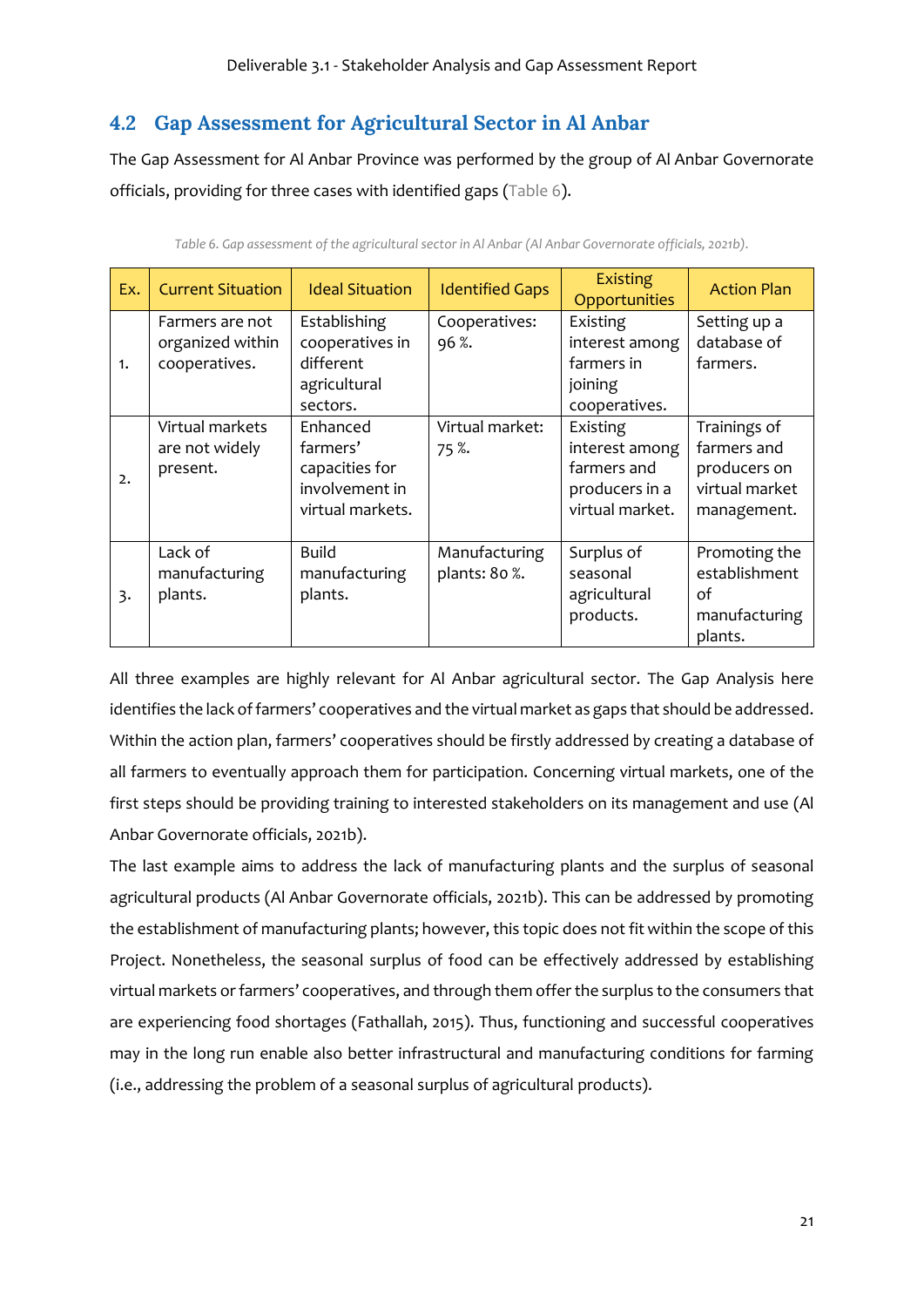#### **4.2.1 Key Strategic Issues for Al Anbar Governorate**

Findings of the rapid food security assessment from 2015 for Anbar Province (Fathallah, 2015) point out that besides reduced agricultural production in the recent decade (40% of farmers reported a severe reduction in wheat and barley production) due to the conflict, supply chains for transportation and storage in agriculture are often disturbed leading to higher food prices as well as food shortages, affecting consumers. From the farmers' view, this means that even the reduced production is more difficult to market due to conflict and disrupted supply chains. This contributed also to the declining number and activity of indoor and outdoor markets. The linkages between small farmers and consumers were weak even before the conflict, resulting in high post-harvest losses. Fathallah (2015) concluded that "*markets for connecting farmers to wholesalers and consumers need rehabilitation*".

We believe the issues exposed in the Gap Assessment and the mentioned report could be addressed by the development of virtual markets or farmers' cooperatives, where on one hand farmers would benefit from a low-effort, easy-access platform to sell their products without having to rely on unstable supply chains, and on the other hand, consumers would have easier access to food, potentially at lower prices due to a more stable supply. Furthermore, such common platforms and organizations could eventually address the exchange and purchase of not only food but also other tools and inputs, needed for farming such as fertilizers, seeds, pesticides. All of course depending on the special circumstances on the ground.

The overall objective for the agricultural sector in Al Anbar is therefore to achieve food security and to facilitate the framers' efforts to produce and sell their products, therefore improving the livelihood of the communities in Al Anbar.

With this in mind, the key strategic issues our project is aiming to address are, therefore, 1) Strengthening the economy of the Anbar province and achieving social welfare, and 2) Developing the agricultural sector and the exchange of experiences in the executive and academic sector. Listed key strategic issues will be achieved through the implementation of actions that will stimulate and enable conditions for local and regional development.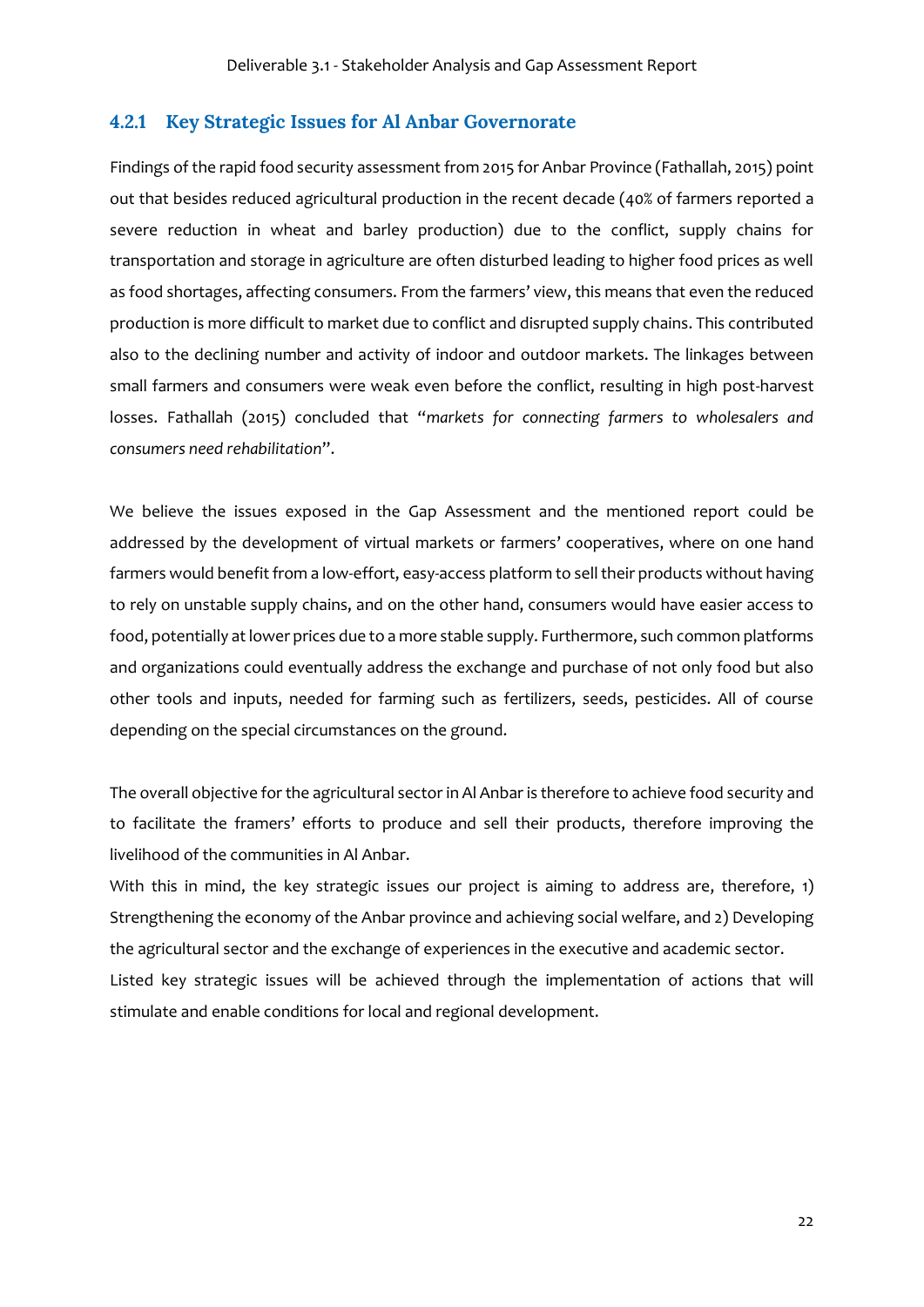# **5 Conclusion**

The results of the first analyses are promising, as the motivation of stakeholders, especially farmers are of key importance to initiate such projects. We acknowledge additional work will have to be put into the performed Analyses, most notably in the identification or specification of relevant initial stakeholders. Therefore, that topic is likely to be looked further, once Al Anbar partners get acquainted with the mentioned Good Practices and their functioning as well as with the method of Financial Participatory Approach.

As the Project is shortly transitioning from preparatory towards implementation phase, we believe the highly collaborative and professional working environment among partners in Slovenia and Al Anbar, coupled with the proven and needed solutions to pressing issues within the agricultural sector of Al Anbar, present an optimistic lookout for the future of our Project.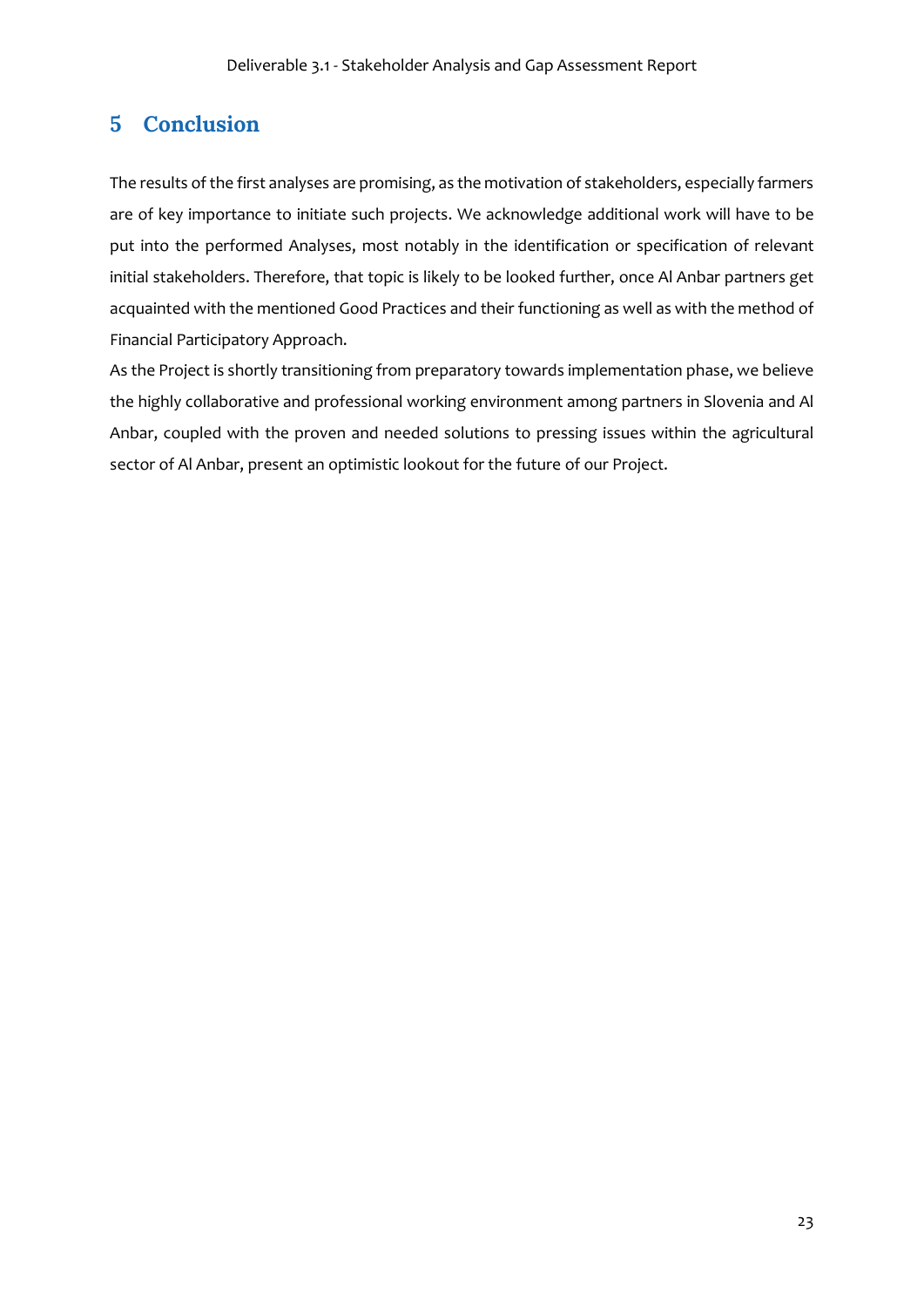# **6 Amendments**

At the 4<sup>th</sup> Operational Meeting with Anbar Governorate and other partners on 27.5.2021, some issues from the chapters above were resolved.

Firstly, we agreed the Project will initially target large farmers that were identified during the Stakeholder analysis. These will be the primary target group for the implementation of the Financial Participatory Approach. In a later stage, smaller farmers will be encouraged to join the initiative. The rationale behind this is that the top-bottom approach appears to be characteristic for the region, and the Governorate has the best connections with larger farmers, who could also benefit from the establishment of farmers' cooperatives.

Secondly, the Anbar partners have expressed a clear message that while the establishment of farmers' cooperatives is feasible in the socio-economic context, that is not necessarily the case for the establishment of virtual markets. The main issue here is the lack of internet coverage outside the cities, which is unfortunately also the area where most farming activities take place and where our target group operates. Therefore, farmers' cooperatives will be the first focus of the next phases of the Project. It is planned that virtual markets could subsequently develop as an addition to these cooperatives.